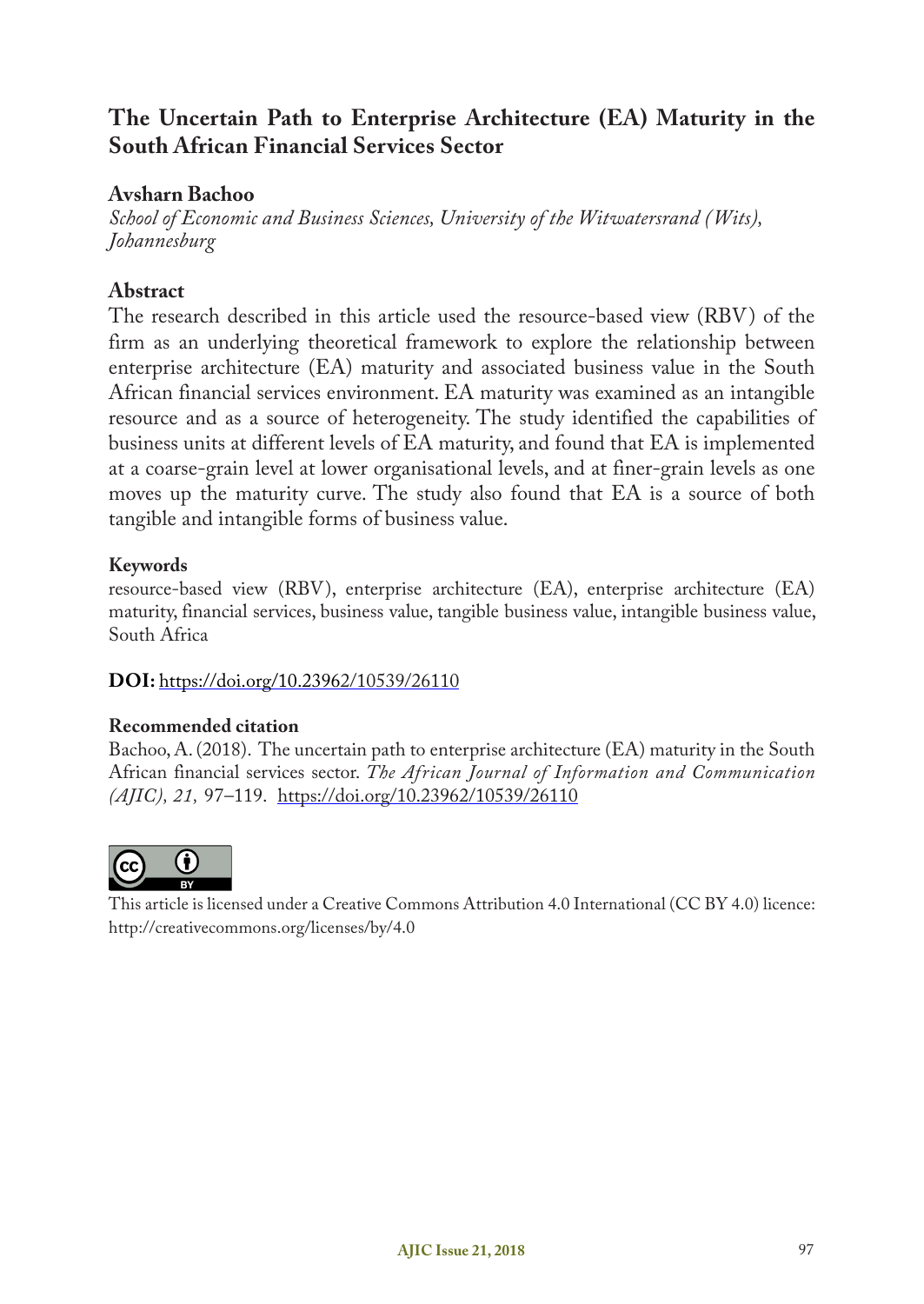# **1. Introduction**

The business and information technology (IT) ecosystem is in a constant state of change (Santana et al., 2016). Organisations operate in a complex, highly dynamic environment, driven by technological advances, disruptive innovations, regulatory changes, and globalisation (Panetto et al., 2016). The available literature demonstrates rapid acceptance of enterprise architecture (EA) within the major sectors of the economy (Lapalme et al., 2016; Vallerand, Lapalme, & Moïse, 2017).

Research shows that EA is an instrument that can be used to reduce system complexity (Lankhorst, 2013; Lumor, Chew, & Gill, 2016); achieve business-IT alignment (Bricknall, Darrell, & Nilsson, 2006; Pereira & Sousa, 2005); improve system integration (Boh & Yellin, 2007; Venkatesh, Bala, Venkatraman, & Bates, 2007); enhance IT management and strategic competitiveness (Kappelman, 2010); and assist stakeholders to visualise design (Cardwell, 2008). These benefits illustrate the value and growing relevance of EA to organisations.

This article outlines the findings from a study of EA maturity and associated business value in the South African financial services sector. The sections that follow present the study's context and theoretical framing, the research purpose and methodology, the findings, and then a summary and conclusion.

## **2. Context and theoretical framing**

How does EA maturity influence business value? This was the question that provided the focus for this study. Limited research has been conducted to explore the relationship between EA capabilities and organisational business value, and there is also minimal research which examines EA as an intangible resource and basis for business value (see Kaisler & Armour, 2017; Ross et al., 2006; Tamm, Reynolds, Seddon, Framption, & Shanks, 2015). Furthermore, available EA maturity studies (see Alwadain, Fielt, Korthaus, & Rosemann, 2014; Tamm et al., 2015; Vallerand et al., 2017) have not specifically focused on the way that EA affects business value outcomes at different maturity levels. These gaps are further compounded by inconsistencies in the definition (see Cronk & Fitzgerald, 1999) of the term "business value", as organisations use different definitions and have multiple interpretations of value (see Keyes-Pearce, 2005).

Investigating these matters is important in order for organisations to be able to understand the forms of business value that can be attained as they progress towards higher levels of EA maturity. Specifically, the aim of this research was to understand the connection between the EA practices of an organisation and the business value associated with those EA practices in the South African financial services environment.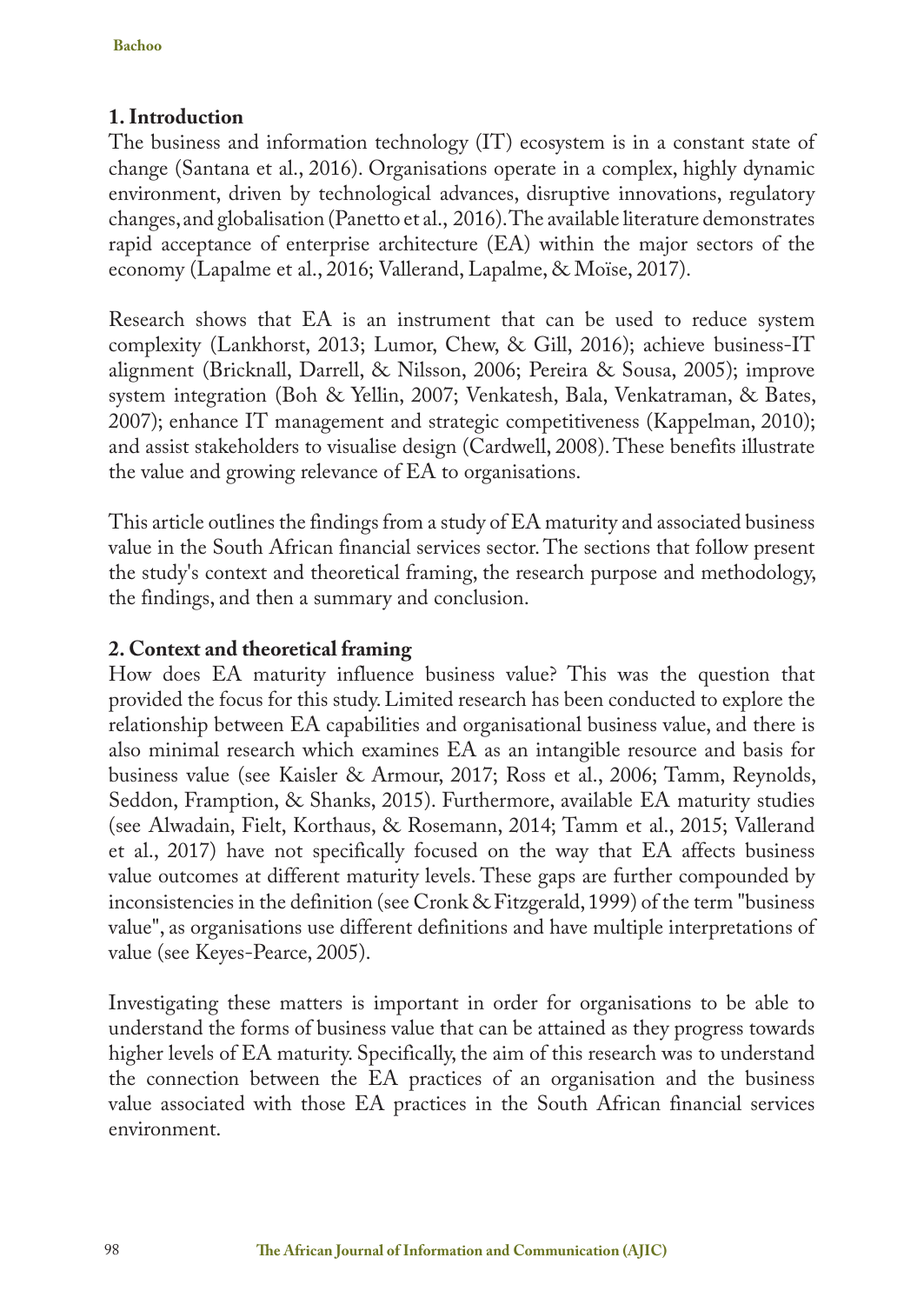The dynamic capabilities and resource-based view (RBV) frameworks were both considered for possible suitability to this study. Dynamic capabilities theory (Douma & Schreuder, 2013; Ludwig & Pemberton, 2011) takes an "outside in" (Teece, Pisano, & Shuen, 1997, p. 526) perspective, and focuses on an organisation's ability to "reconfigure resources" (Bowman & Ambrosini, 2010, p. 30) in order to address rapidly changing environments and industry forces (Teece et al., 1997). However, the dynamic capabilities framework has been criticised as not having a sufficiently clear, broadly accepted definition (Williamson, 2016); as lacking theoretical foundations; and as having poor empirical support (Easterby-Smith, Lyles, & Peteraf, 2009; Williamson, 2016)—as well as containing a complex and disconnected body of research (Barreto, 2009).

RBV (Barney, 1991; Rothaermel, 2015; Wernerfelt, 1984) takes an "inside out" perspective (Madhani, 2009, p. 4) and focuses on an organisation's creation, development, and choice of internal resources to create business value (Connor, 2002; Ludwig & Pemberton, 2011). This perspective seeks to give organisations the ability to innovate and envisage products that "customers need but have not yet even imagined" (Prahalad & Hamel, 1990, p. 6). RBV was selected as the underlying theoretical framework for this study because of its support of the research objectives, i.e., because RBV helps explain the ways in which EA capabilities can influence value for an organisation (Amit & Schoemaker, 1993; Seddon, 2014).

RBV states that organisations should look inside their environments for tangible and intangible sources of value (Barney, 1991; Rothaermel, 2015; Wernerfelt, 1984). Tangible resources are physical assets that are a source of short-term value and can be easily purchased in the open market (Barney, 1991; Schöenherr, 2009). Intangible resources have no physical presence, cannot be easily purchased, and are the primary source of long-term business value (Wade & Hulland, 2004). Heterogeneity assumes that intangible resources of organisations differ from each other and provide longterm business value (Barney, 1991; Patas, Bartenschlager, & Goeken, 2012). This study examined EA as an intangible resource (Ross et al., 2006; Tamm et al., 2015), and examined the maturity of EA as a source of heterogeneity (Anderson & Eshima, 2013; López, 2005). Understanding these elements is important because competitors cannot easily imitate intangible resources, due to their tendency towards heterogeneity (Barney, 1991; Rothaermel, 2015). It must be noted, however, that RBV has been criticised by some due to its arguably tautological definitions, and problems with its operationalisation (Priem & Butler, 2001; Williamson, 1999).

The quality management maturity grid (QMMG) (Crosby, 1979), stages of growth (Nolan, 1979), and capability maturity model integration (CMMI) (Paulk, Curtis, Chrissis, & Weber, 1993), were also assessed as possible suitable reference models for this study. CMMI is one of the most widely accepted and established models, in both academia and industry, for assessing the capability maturity of an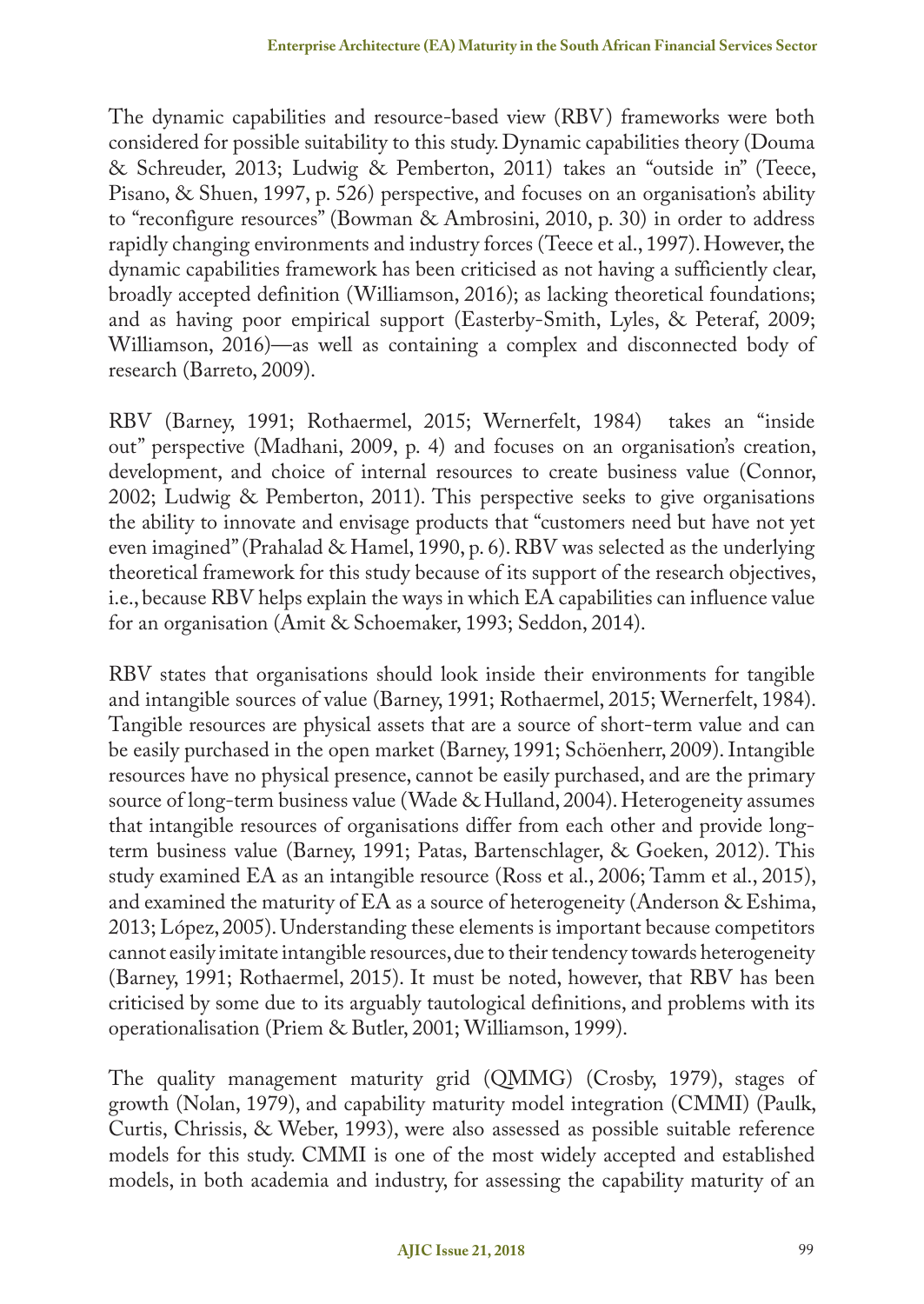organisation (Fendt, 2013). Importantly, CMMI is used as a blueprint to derive other maturity models (Van Steenbergen, Schipper, Bos, & Brinkkemper, 2010), including the architecture capability maturity model (ACMM) (De Carvalho et al., 2016a, 2016b). ACMM was selected as the maturity model reference for this study, as it identifies levels of maturity and contains appropriate mechanisms comprising processes, communication, business IT alignment, senior-management involvement, and finance—that were relevant to this study's aim to evaluate EA capabilities. Furthermore, the model describes five levels of maturity. During the first level of maturity, labelled *initial*, EA practices are ad hoc and inconsistent. During the second level of maturity, called *repeatable*, EA practices are simple. At the third level, called *defined*, EA is characterised by standard business practices. At the fourth level, labelled *managed*, EA practices are quantitatively managed with metrics. At the fifth level, called *optimised*, there are proactive EA practices (De Carvalho et al., 2016a; 2016b).

Examination of literature on the term "business value" revealed a wide range of views (see, for example, Chesbrough, 2012). Some contend that business value definitions are "unclear, frequently inadequate, often partisan and sometimes completely absent" (Bannister & Remenyi, 2000, p. 43). It has been argued that there is a "lack of construct validity, and definitional inconsistency" in the definitions of business value (Cronk and Fitzgerald, 1999, p. 406).

This study used the definition of business value provided by the RBV framework, whereby the term includes both tangible resources that are a source of short-term value and intangible resources that are a source of long-term value (Dyer, Singh, & Hesterly, 2018).

## **3. Research purpose and methodology**

The research approached EA and EA maturity as phenomena having both tangible and intangible features (Ross et al., 2006; Tamm et al., 2015), and EA maturity as a source of value-creating heterogeneity (Anderson & Eshima, 2013; López, 2005), from an RBV perspective. The study sought to contribute to the RBV theory by examining EA maturity as a basis for the generation of both tangible and intangible business value (Ross et al., 2006; Tamm et al., 2015).

Furthermore, this research viewed EA in terms of granularities of refinement (Harrison, 2013). Coarse-grain refinement assesses EA from a conceptual perspective, in terms of business needs, objectives, goals, relationships and capabilities. The medium-grain refinement assesses EA from a logical perspective, in terms of how the conceptual view will be achieved. Finally, the fine-grain refinement assesses EA from a physical perspective, in terms of where the logical processes are implemented (Emery & Hilliard, 2009; Stuht & Speck, 2016).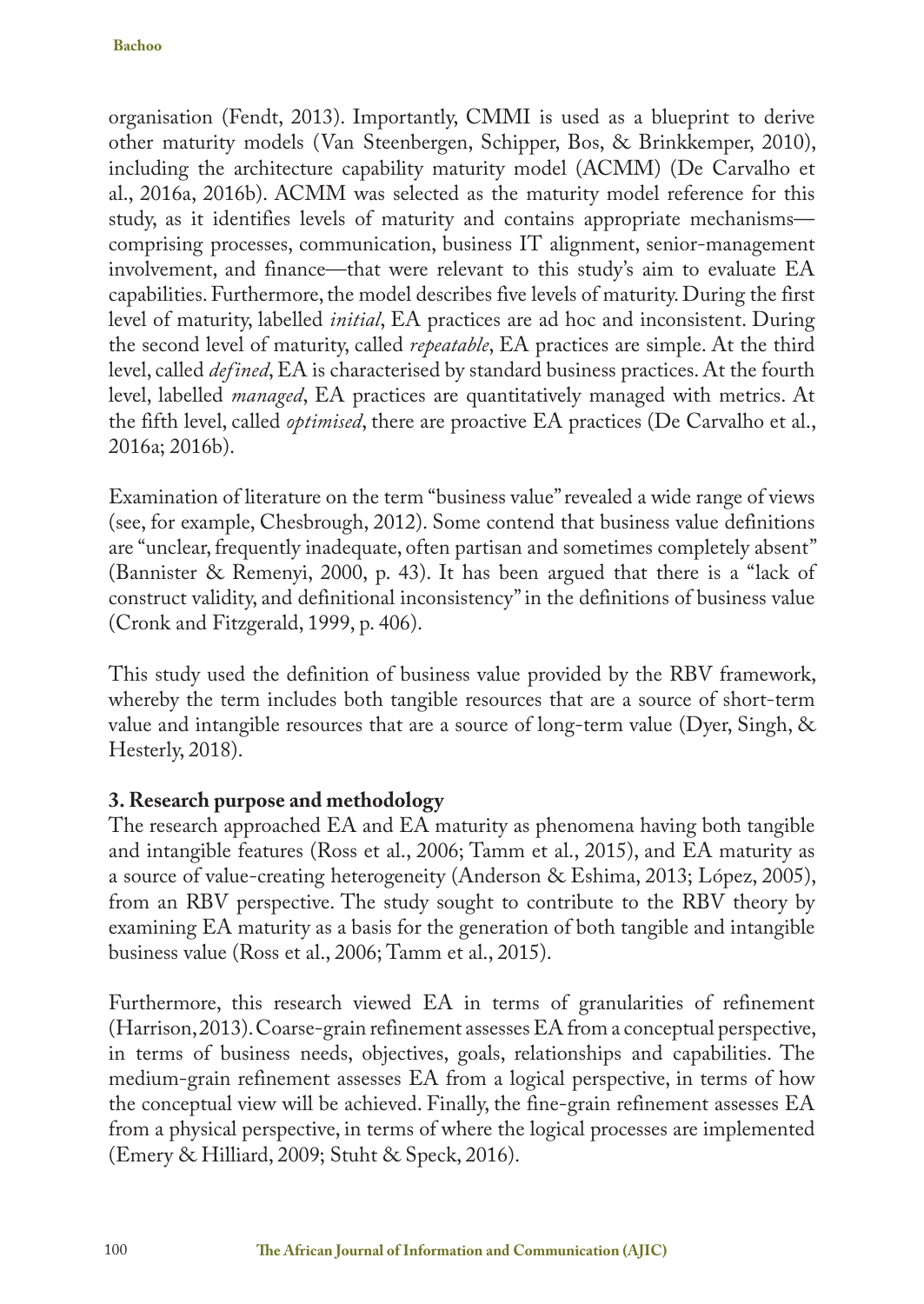The available literature (see Bui, 2012; Tamm et al., 2015; Vallerand et al., 2017; Wang & Zhao, 2009) does not show the granularities of EA refinement utilised at the different levels of maturity. Different EA granularities of refinement could influence business value differently at the various levels of EA maturity, and organisations can benefit from information on where to appropriately focus EA effort (Schekkerman, 2011).

The study used qualitative data-gathering methods, consisting of individual interviews and examination of document artefacts, all within a short timeframe. This provided the rich data necessary to deeply understand the constructs of EA maturity and business value within a time-bounded scope (Saint-Germain, 2016).

The South African financial services sector was selected as a setting for this study due to its strong regulatory, compliance, risk, and legal frameworks (Fosu, 2013; Luiz & Charalambous, 2009). The study collected data from business units in three South African banks: a total of nine business units of different sizes, complexities and maturity levels. Using a purposive sampling approach, a total of 28 individuals, all business and IT professionals, were interviewed across the nine units. Document artefacts were additionally analysed (Collis & Hussey, 2013), such as requirement documents (functionality specifications), architectural diagrams (software blueprints), design diagrams, and technical specifications.

Thematic analysis was used to analyse the data, search for patterns, and reveal themes (Braun & Clarke, 2006; Terry, Hayfield, Clarke, & Braun, 2017). Synchronic and inter-judge reliability criteria, as well as instrument, internal and construct validity criteria, were used (Miles, Huberman, & Saldana, 2014; Yin, 2013). Synchronic reliability—i.e., the consistency of outcomes observed from multiple sources within a similar period—was achieved for this study by using a standardised interview protocol and artefact form (Baskerville & Myers, 2015; Yin, 2013). These instruments were used for multiple participants and documents, after which similar patterns were investigated. Furthermore, I sought to achieve inter-judge reliability i.e., identifying consistencies in observations by multiple observers**—**through the presentation of results, and discussions with participants, at conferences (DeVellis, 2003).

Triangulation of the interview data from different participants contributed to the internal validity of this research (Bisman, 2010; Denzin & Lincoln, 2011), and the document artefacts were collected to provide further insights into the responses from the interviews (Denzin & Lincoln, 2011). It must be noted that this study only focused on understanding and explaining a specific case-study environment (Dobson, Myles, & Jackson, 2007), as opposed to a focus on producing transferable and universally generalisable findings (Archer, Bhaskar, Lawson, & Norrie, 2013; Bhaskar, 2015).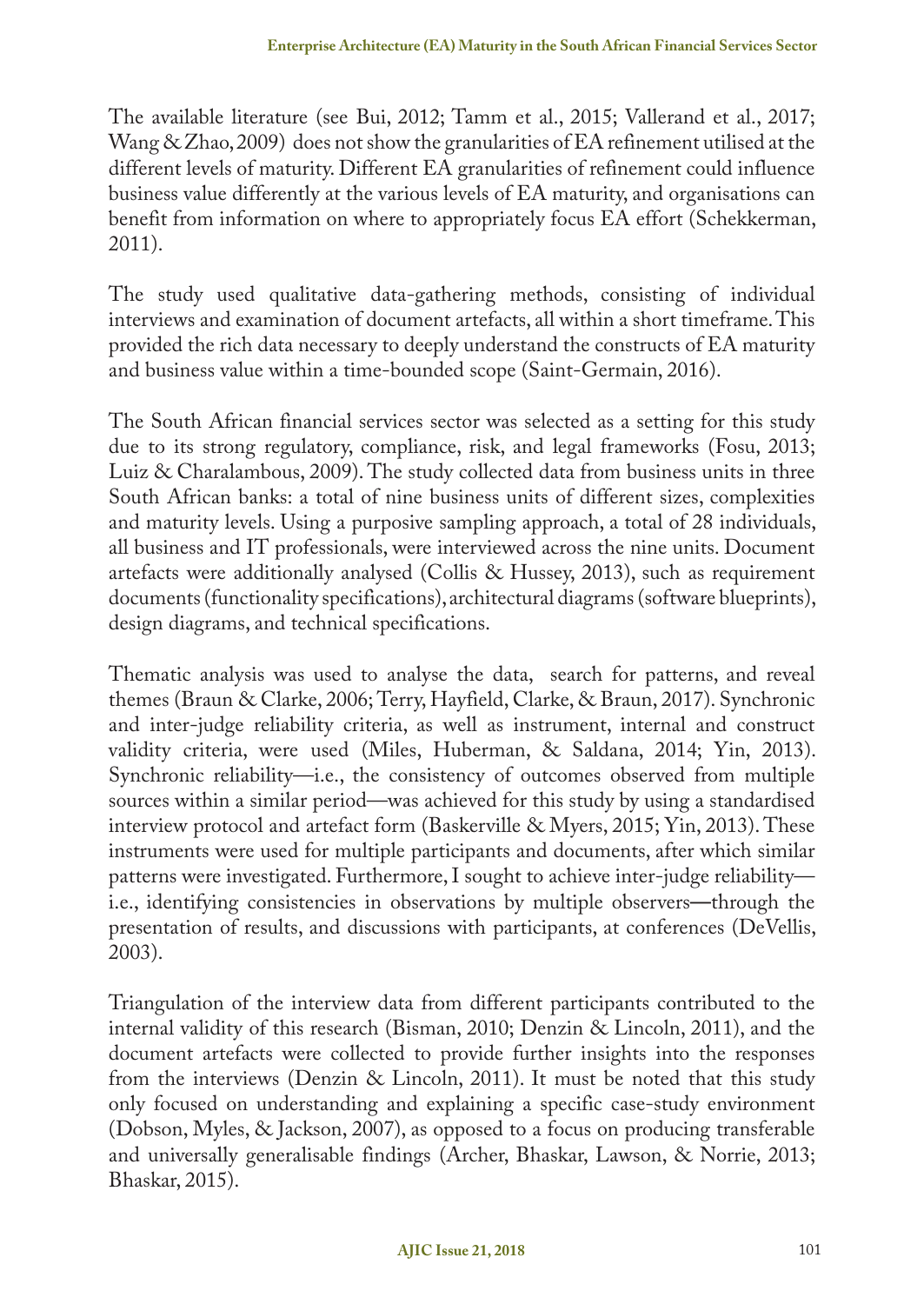## **4. Findings on business units' EA maturity characteristics**

This section consolidates and presents the findings from the nine business units assessed in this research. (The Appendix contains the interview questions used.) The thematic analysis findings on EA maturity characteristics are mapped in Figure 1, against four levels of EA maturity—with the names assigned to each level (*initial*, *repeatable*, *defined*, *managed*) taken from the ACMM framework outlined above:

- EA maturity level 1: initial
- EA maturity level 2: repeatable
- EA maturity level 3: defined
- EA maturity level 4: managed

None of the nine business units assessed was found to exhibit the characteristics of EA maturity level 5: optimised.



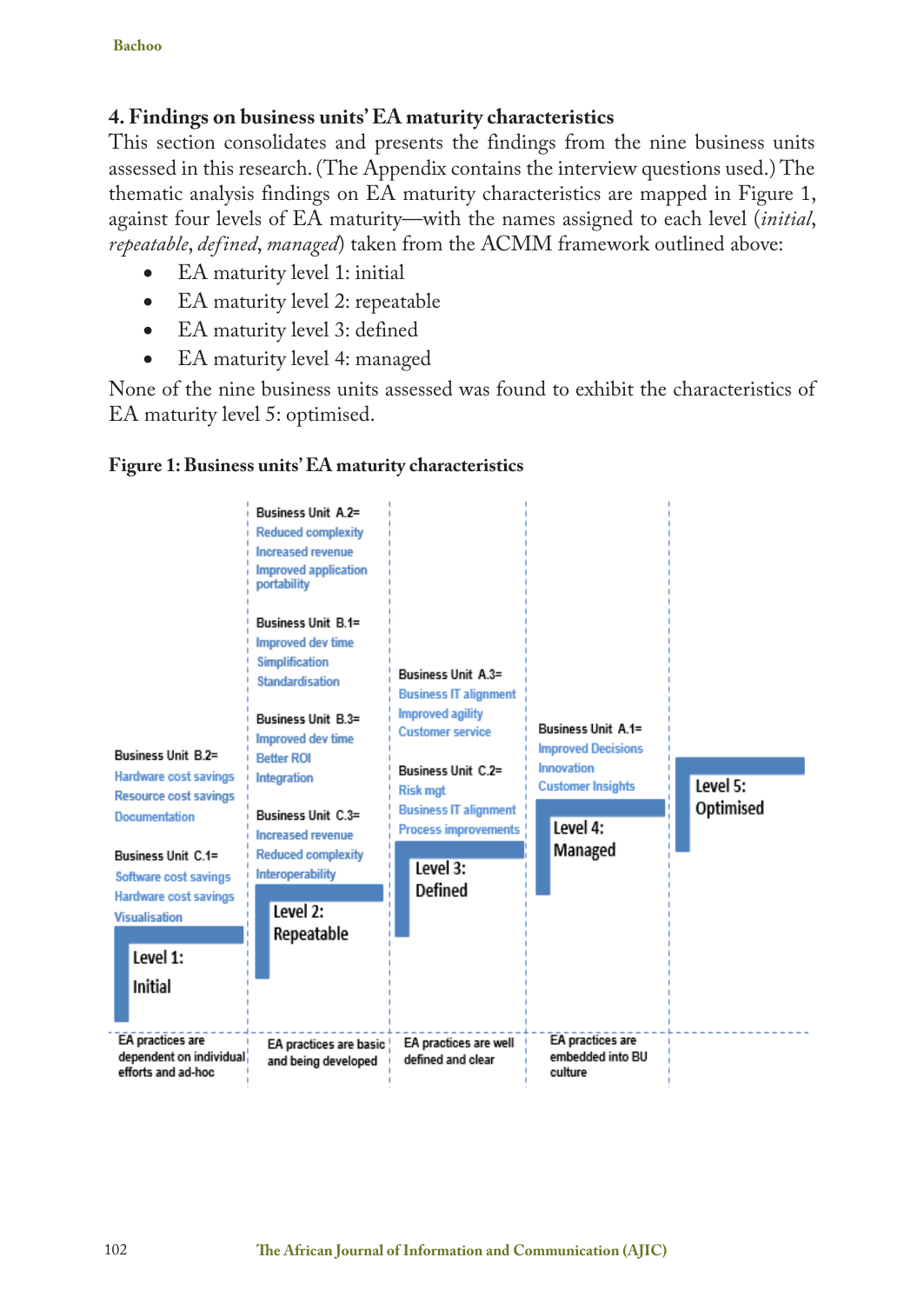#### *EA maturity level 1 characteristics*

In Bank B, Business Unit 2 (B.2 in Figure 1), the thematic analysis identified the following theme: *informal EA capabilities and practices are new and still gaining momentum*. EA practices within this business unit were found to be inconsistent as they were dependent on specific staff members who advocated EA's value for particular projects. Furthermore, this business unit was characterised by an excessively high staff turnover rate, which resulted in only intermittent EA momentum. An inconsistent degree of management support, and internal conflict, featured within this business unit, with some managers advocating EA practices while others had no interest such activities.

This business unit defined its overall EA at a coarse granularity of refinement, as it focused on EA objectives and strategic goals without defining the ways in which these objectives and goals were to be executed. This business unit specified where its technology was physically deployed, and depicted the layers and environments developed with an open systems interconnection (OSI) reference model. Forms of value, such as improved documentation, were experienced. EA created a common platform and single view of initiatives for senior management. This helped manage stakeholder expectations and enabled consensus to be reached on matters of disagreement. Furthermore, EA influenced resource efficiencies which improved return on investment for the business unit. This led to hardware and software savings.

In Bank C, Business Unit 1 (C.1 in Figure 1), the following theme was identified: *EA practices dependent on individual person efforts*. The research found that this business unit had informal EA practices and capabilities that were dependent on specific staff. EA was implemented at a business unit level, as opposed to an organisational level, and was not linked to the bank's overall strategy. Basic EA practices evolved organically, with some management involvement. A committed budget for EA was available.

This business unit's environment was disorganised, with EA reliant on particular champions. However, these champions were often moved to projects that were in crisis, and EA expertise and knowledge left when these individuals were reassigned.

Similar to what was found at Bank B, Business Unit 2 (B.2), this business unit defined its overall EA at a coarse granularity of refinement without defining the ways in which EA objectives and goals were to be executed. This business unit specified the technology required to support its operations, which was comprised of a vendor-neutral architecture with a solution focus on simplicity that facilitated problem-solving. EA was found to be enabling rationalisation of applications, the reuse of technologies, and correct selection of technologies—resulting in software and hardware cost savings. Furthermore, EA blueprints enabled visualisation of systems by management.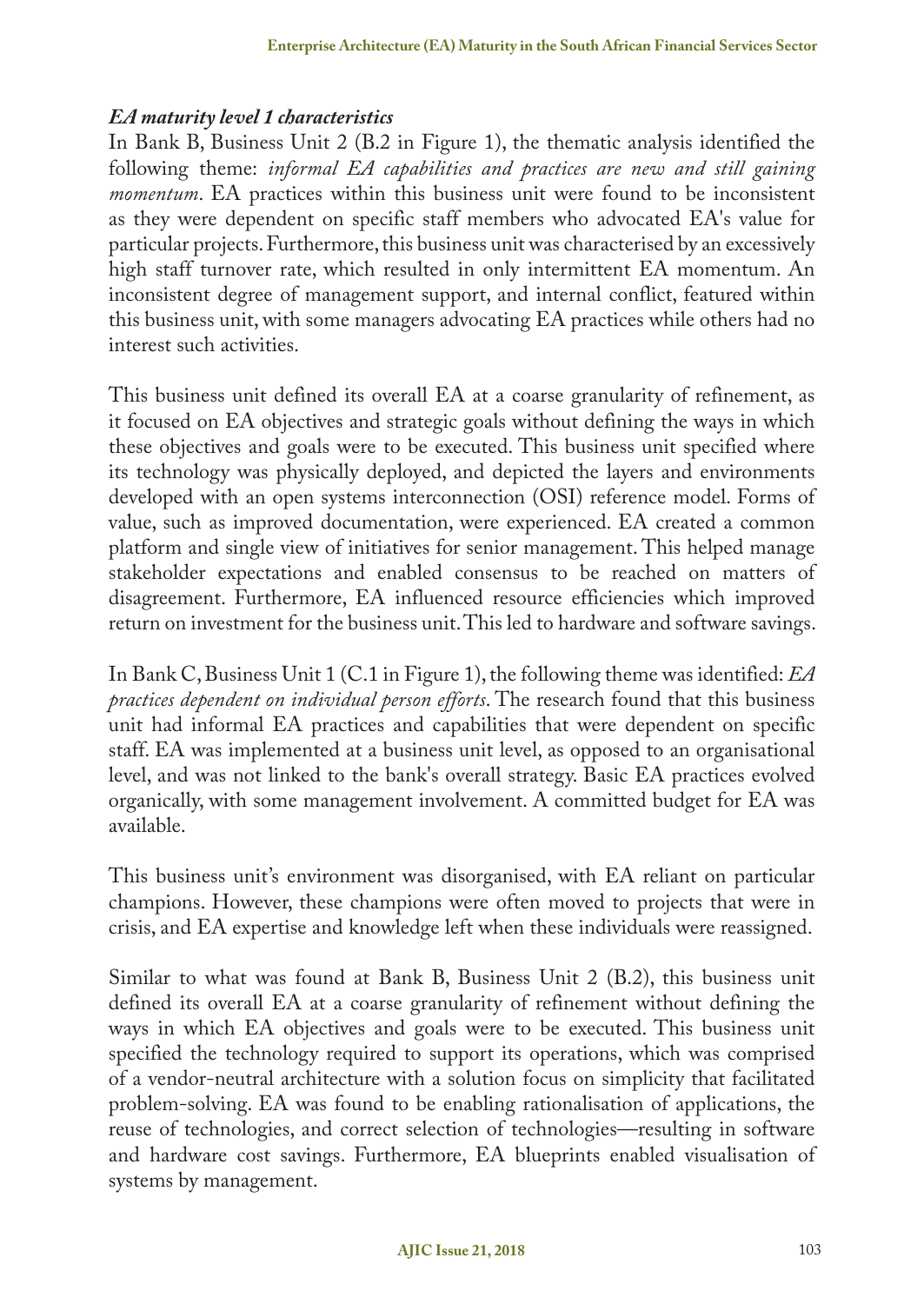## *EA maturity level 2 characteristics*

In Bank A, Business Unit 2 (A.2 in Figure 1), the thematic analysis identified the following: *simple EA capabilities evident with basic EA practices being developed*. It was found that essential communication took place for all projects. There were formal design processes with, however, a few gaps prevalent. Furthermore, there was no future-state architecture in place. There was a shortage of skills, and a reliance on a few experts to execute initiatives. It was found that more management involvement was required to prevent project silos. Furthermore, this business unit was characterised by selective degrees of commitment from the senior managers.

This business unit defined its overall EA at a coarse granularity of refinement, as it focused on EA objectives and strategic goals without defining the ways in which these objectives and strategies were to be executed. Forms of value such as reduced complexity were experienced. EA enabled the business unit to generate a strategic view of its activities, characterised by a holistic view of its customer and a clearly structured approach to problem-solving. EA helped the unit convert complex technical details into simple business language that was easy for management to understand and agree on. Furthermore, EA enabled the business unit to visualise the impact of financial decisions, which helped the unit experience a quicker return on its investments and, in turn, increased revenue. Finally, the business unit experienced an improvement in the portability of its applications due to the influence of EA.

In Bank B, Business Unit 1 (B.1 in Figure 1), the thematic analysis identified: *EA in progress, with basic EA processes recently introduced and being formalised*. The use of EA was found to be resulting in simple business-IT alignment that was being experienced at a management level. However, more convincing was required on the use of EA to gain momentum, as it was not being fully leveraged by management. Senior management involvement with EA practices was erratic, with a mixed understanding of EA value. This business unit did have a few clear EA communication and governance standards that were documented within their repository. However, the communications occurred infrequently. Furthermore, there was only intermittent EA input into the finance strategy within this business unit.

This business unit had documentation available for its core and "as is" systems, but secondary and "to be" systems were still to be concluded. It was found that an EA repository has been developed, but navigation within this repository was difficult for staff. This business unit defined its overall EA at a coarse granularity of refinement, focused on EA objectives and strategic goals. Improved development time, simplification, and standardisation were identified as value experienced within the unit.

In Bank B, Business Unit 3 (B.3 in Figure 1), the theme determined was: *EA being established as well as EA processes being developed and communicated*. Basic EA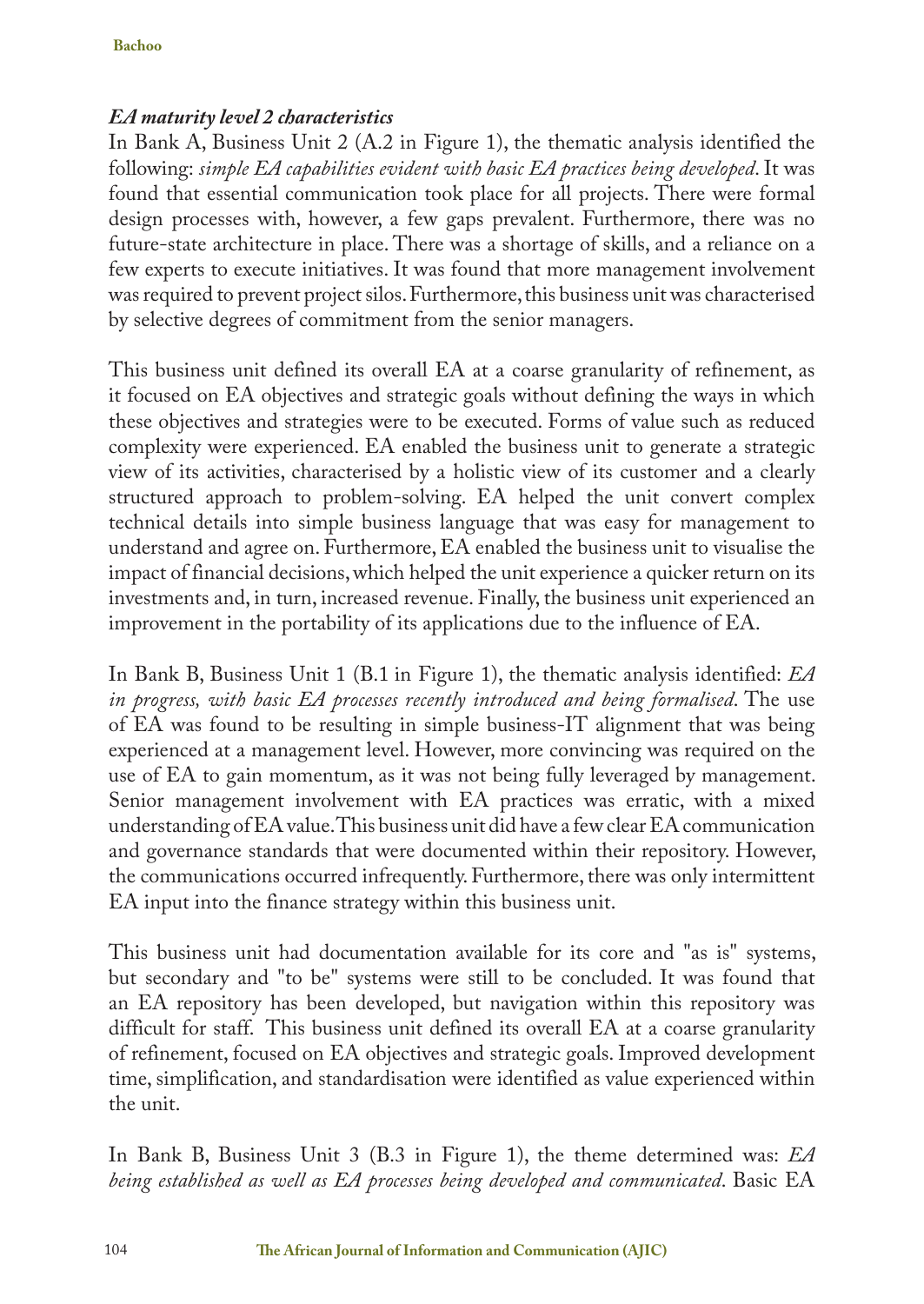processes and up-to-date documentation were in place for critical core systems, and were stored within an EA repository. EA was found to be emerging as fundamental to business operations and useful for understanding regulations, with regular staff awareness activities taking place. Business-IT alignment was steadily progressing. Financial benefits such as risk reduction were experienced. There was gradually increasing involvement by senior managers in EA practices, but with varying degrees of commitment, with some managers advocating EA and other resisting or opposing any new practices. Additionally, there were staff problems in the unit with regard to focusing on EA, due to work overload. A dependency on specific individuals, as well as a skills gap, were problems.

EA was found to be enabling faster development time for building systems within the business unit. This business unit defined its overall EA at a coarse granularity of refinement, focused on EA objectives and strategic goals. The technology domain comprised a blueprint that depicted the configurations, servers, networks, vision, and strategy of the business unit. The EA repository facilitated reusability, resulting in faster system development and less integration complexity across systems in the bank. An improved return on investment had been achieved due to the faster deployment of systems.

In Bank C, Business Unit 3 (C.3 in Figure 1), the following theme was identified: *EA capabilities that are new and being set up with current-state-environment complete*. EA practices were being set up and the current-state-environment blueprints were complete. A technical reference model was being developed for EA. However, this model was not linked to the future target EA state. This business unit had built a shared folder to store its EA reference models, with EA communications taking place, but sporadically. A new management team, which supported EA, had recently been appointed, but there was some resistance, characterised by elements of internal politics.

Efficiency benefits, a small amount of business-IT alignment value, and financial benefits such as rationalisation and redundancy were being experienced. This business unit had a few EA finance standards were documented in the EA repository, but there was no formal finance strategy with regard to EA within the unit. The unit defined its overall EA at a coarse granularity of refinement, but had sought to specify some the ways in which the technology objectives were to be achieved by drawing up a collaborative framework that incorporated a strategic roadmap for interactions with business stakeholders. The roadmap further defined the locations of the deployment environments. Increased revenue, reduced complexity, and interoperability, were found to be as forms of value experienced because of EA.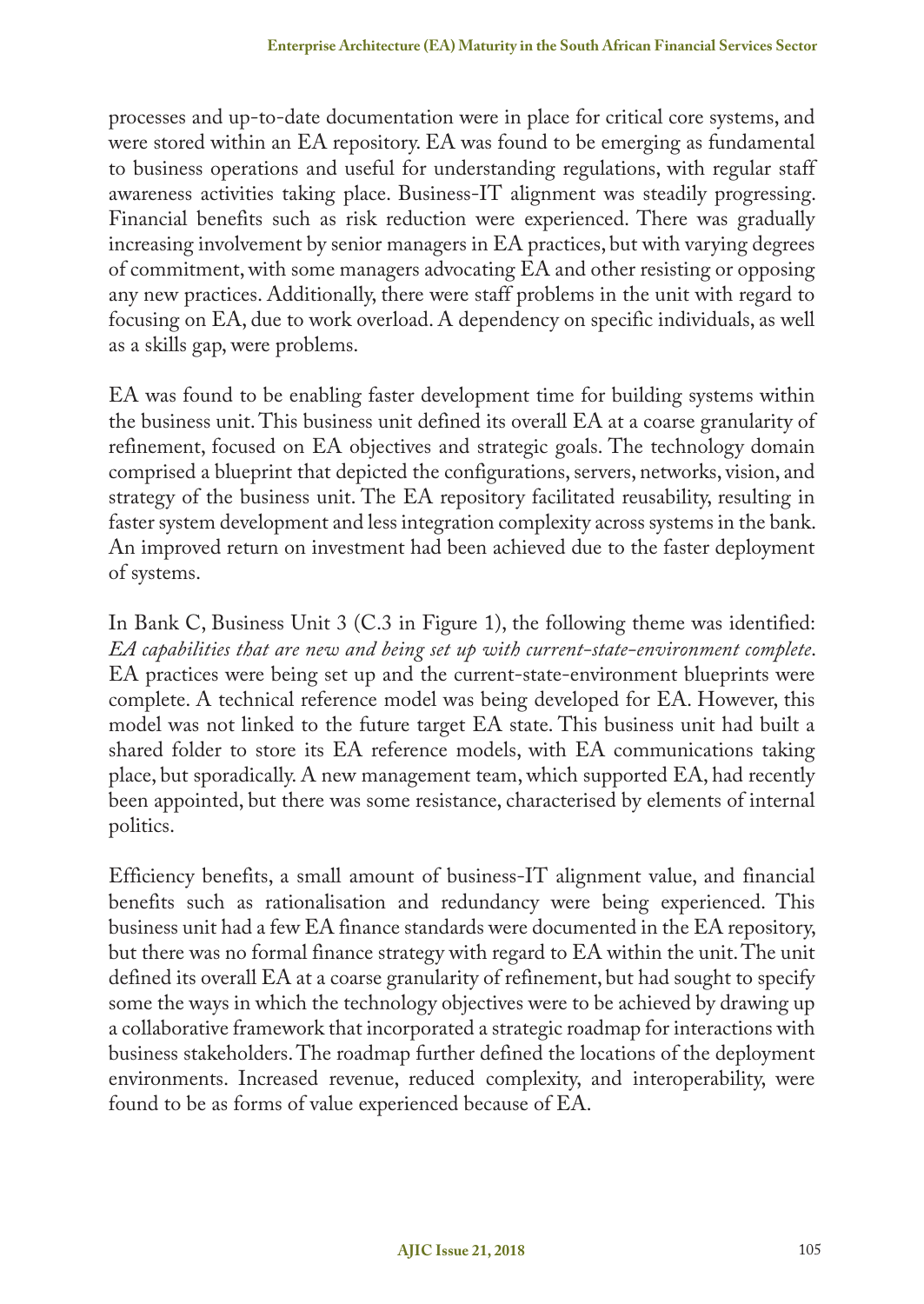#### *EA maturity level 3 characteristics*

In Bank A, Business Unit 3 (A.3 in Figure 1), the theme identified was: *formal EA capabilities as well as comprehensive EA processes supported by management, with current and future states integrated into the systems development life cycle (SDLC)*. There was found to be good management support for EA, coupled with strong business-IT alignment, allowed innovation and growth within this business unit. Senior management, including the CEO of the unit, actively supported and embraced EA practices. Furthermore, unit staff understood the benefit of EA and actively contributed to architectural initiatives. This unit had comprehensively documented governance processes of all its EA components.

This unit further included EA when making all financial decisions, and complied with EA standards when procuring any IT equipment, making use of a specialised EA tool. The unit defined its overall EA at a medium granularity of refinement, as it focused on the ways in which EA was executed by specifying its business, application, data, and technology domain processes from a logical perspective oriented towards how the conceptual view was to be achieved. Its technology domain artefact detailed a cloud technology stack incorporating software and infrastructure as a service model. The design included hardware, servers, and the network layout. Business-IT alignment was being experienced, as EA created a common platform for management to align strategies and to become more agile and responsive to change. Improved agility and improved customer were forms of value experienced by the unit.

In Bank C, Business Unit 2 (C.2 in Figure 1), the thematic finding was: *comprehensive EA capabilities and practices that are clear and regularly communicated to all staff*. This business unit had comprehensively documented its EA governance processes, future state architecture, EA standards, and reference models, and it had formed an EA architecture board. Furthermore, resource prioritisation was experienced, with strong business-IT alignment and a focus on business solutions. Senior management commitment to EA practices was experienced within the unit. Communication was prevalent, with the CIO providing frequent EA feedback to staff through emails. Furthermore, the unit's EA plans were linked to both the business unit and the bank's strategic and tactical plans. The document artefacts showed that this business unit had incorporated EA in its financial processes. The business unit had also procured an expert EA toolset.

This unit defined its overall EA at a medium granularity of refinement, as it focused on the ways in which EA was executed, specifying the domain processes. The technology comprised a model that depicted the current plumbing and served as a predictor to see the effects of changes, incorporating inputs, tools, and outputs. The business unit made use of reference models as a base, customisable for various segments. EA was found to be helping senior management mitigate risk by improving project selection, i.e., helping management make informed design choices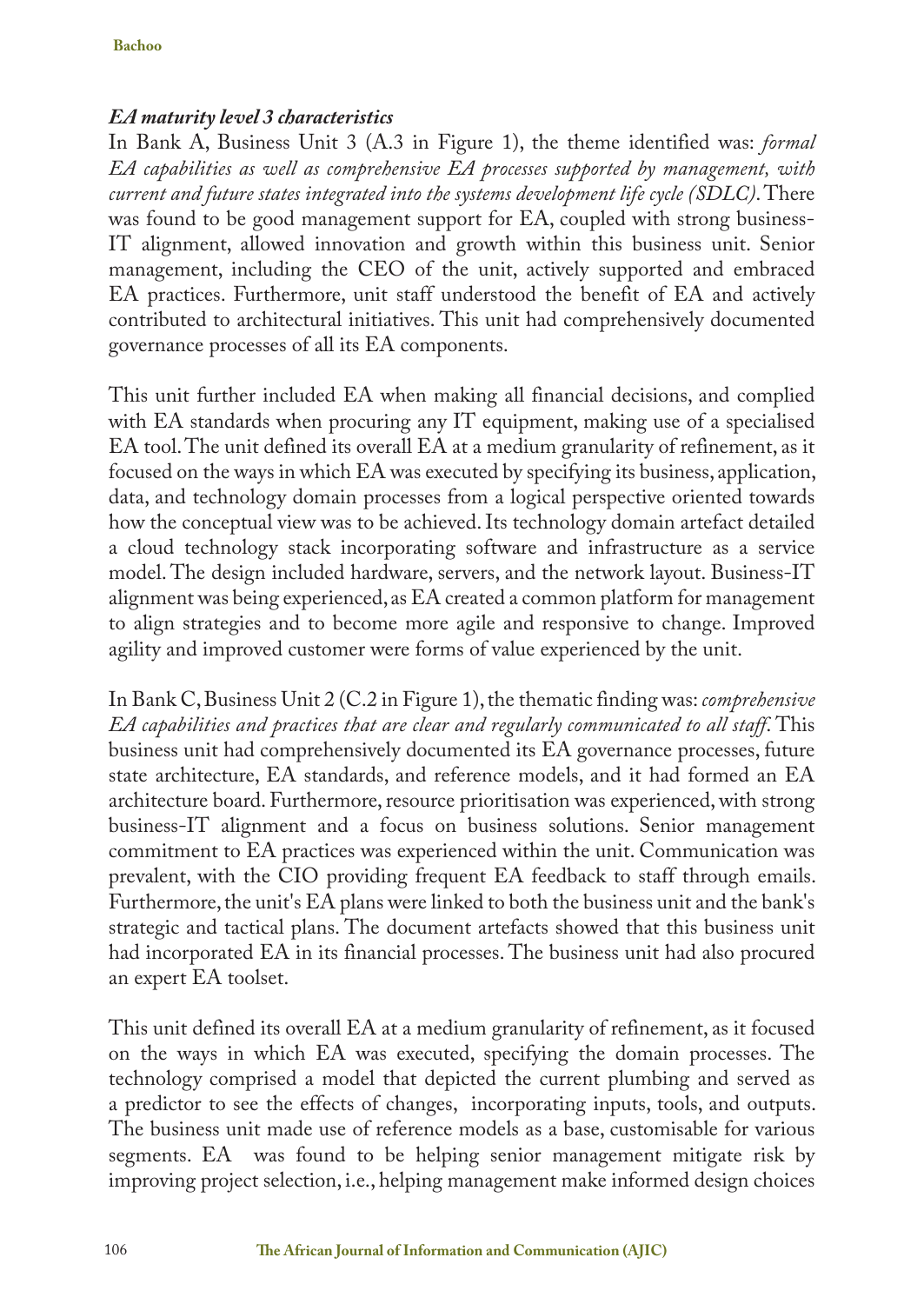before systems were built. Efficiencies, such as improved processing times, were key forms of value being experienced through EA.

#### *EA maturity level 4 characteristics*

In Bank A, Business Unit 1 (A.1 in Figure 1), the theme established was: *entrenched, comprehensive and updated EA business practices that are well-established and part of the business unit culture*. This business unit distributed regular communications to its staff on the latest EA architecture developments and standards. Its EA practices were continuously advanced by management. The unit had built strong internal skills by sponsoring and encouraging EA training for staff. The unit recognised EA as a professional career with formal roles and responsibilities. The unit had further developed a defined formal path for architects to progress in their careers. A key differentiator at this level was that this business unit had specific metrics to evaluate its EA practices.

The business unit had predictive financial models that were available in the EA repository. Furthermore, senior management were proactively involved with the architecture board, and the unit's finance department reviewed EA before any major purchases. This unit defined its overall EA at a fine granularity of refinement, as it focused on where the physical implementation of EA was taking place. This business unit's technology domain artefacts described where the technology was physically deployed. The technology was designed as a hybrid, cloud-layered micro-services architecture that was stateless and resided in a container environment. Improved decision-making, innovation, and customer insights were forms of value being experienced as a result of EA.

## *EA maturity level 5*

The EA practices within ACMM at level 5 (optimised) are characterised in the literature as being predictive and in a state of continuous improvement (De Carvalho, Rocha, & de Vasconcelos, 2016; Paulk, Curtis, Chrissis, & Weber, 2001). None of the business units assessed in this study were found to feature elements of level 5 maturity.

#### **5. Findings on business units' inputs and outputs at levels of EA maturity**

As stated earlier, this study sought to examine EA as an intangible resource input (Boh & Yellin, 2007; Ross et al., 2006; Tamm et al., 2015) and maturity as a source of heterogeneity (Anderson & Eshima, 2013; López, 2005). The study further examined forms of business value as outputs. Figure 2 illustrates how the RBV framework helps reveal the ways in which organisations transform their inputs into outputs (Amit & Schoemaker, 1993; Dutta, Narasimhan, & Rajiv, 2005).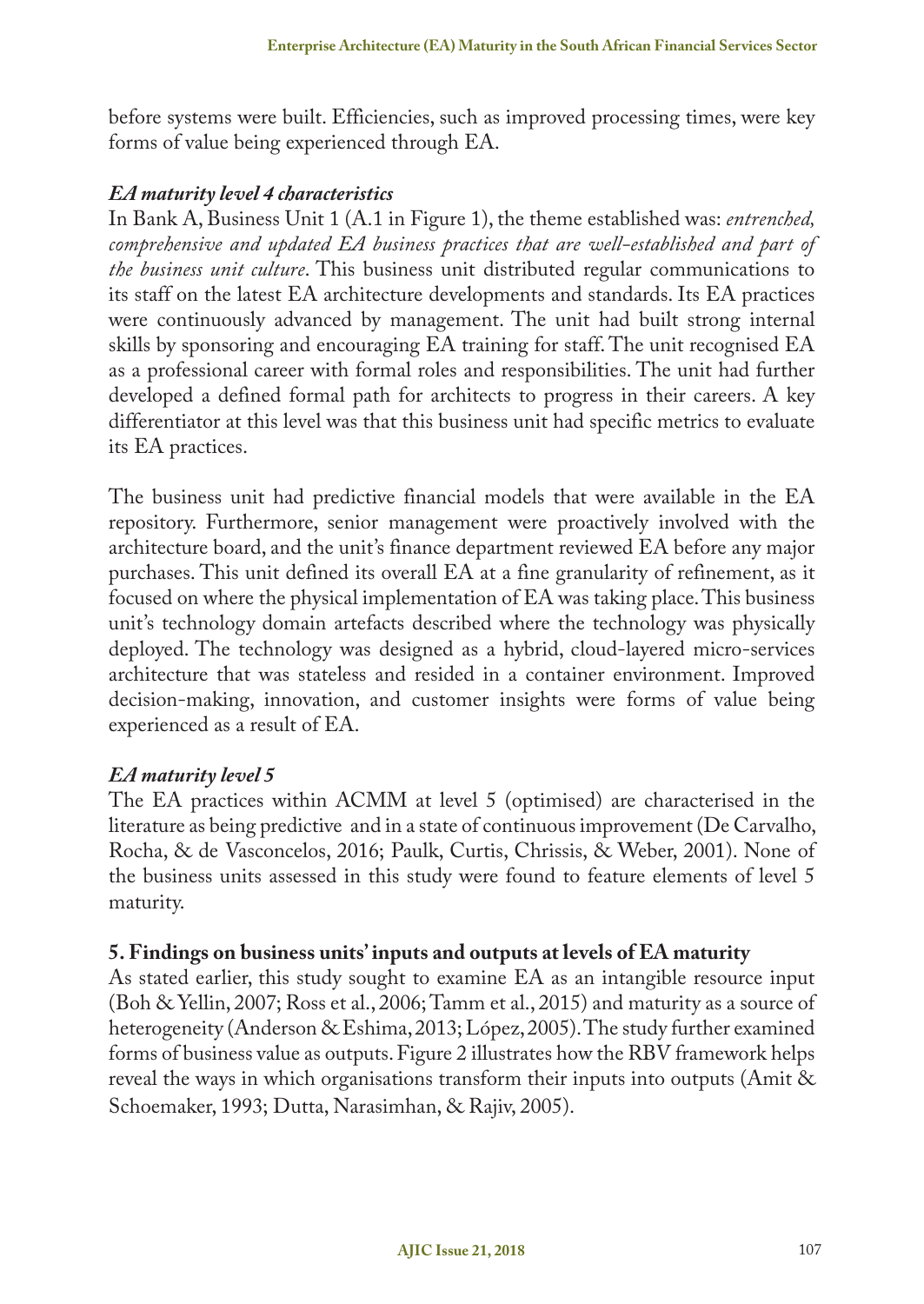



# *Level 1 inputs and outputs*

This research found that at level 1 maturity, EA practices were characterised as ad hoc, with no unified practices across the various EA domains, largely due to a dependency on specific individuals. EA documentation was a combination of highand low-quality artefacts. The two business units at this level (B.2, C.1) perceived EA as a tool for the technology department to "draw diagrams" (B.2, interviewee 5) and document their systems. Moreover, there was minimal involvement of senior management with EA. To quote a research interviewee, "it's up to the architecture team to make a success of the situation" (C.1, interviewee 4).

However, it was found that even units taking advantage of EA on an ad hoc basis had the potential to experience immediate value. Tangible outcomes such as hardware and software cost savings are achieved through reuse of technologies, the correct selection of technologies, and improved documentation. Intangible outcomes, such as visualisation of systems, are attained through EA blueprints that help to horizontally view aspects of business and IT landscapes, and to improve procurement decisions by rationalisation of systems and licences.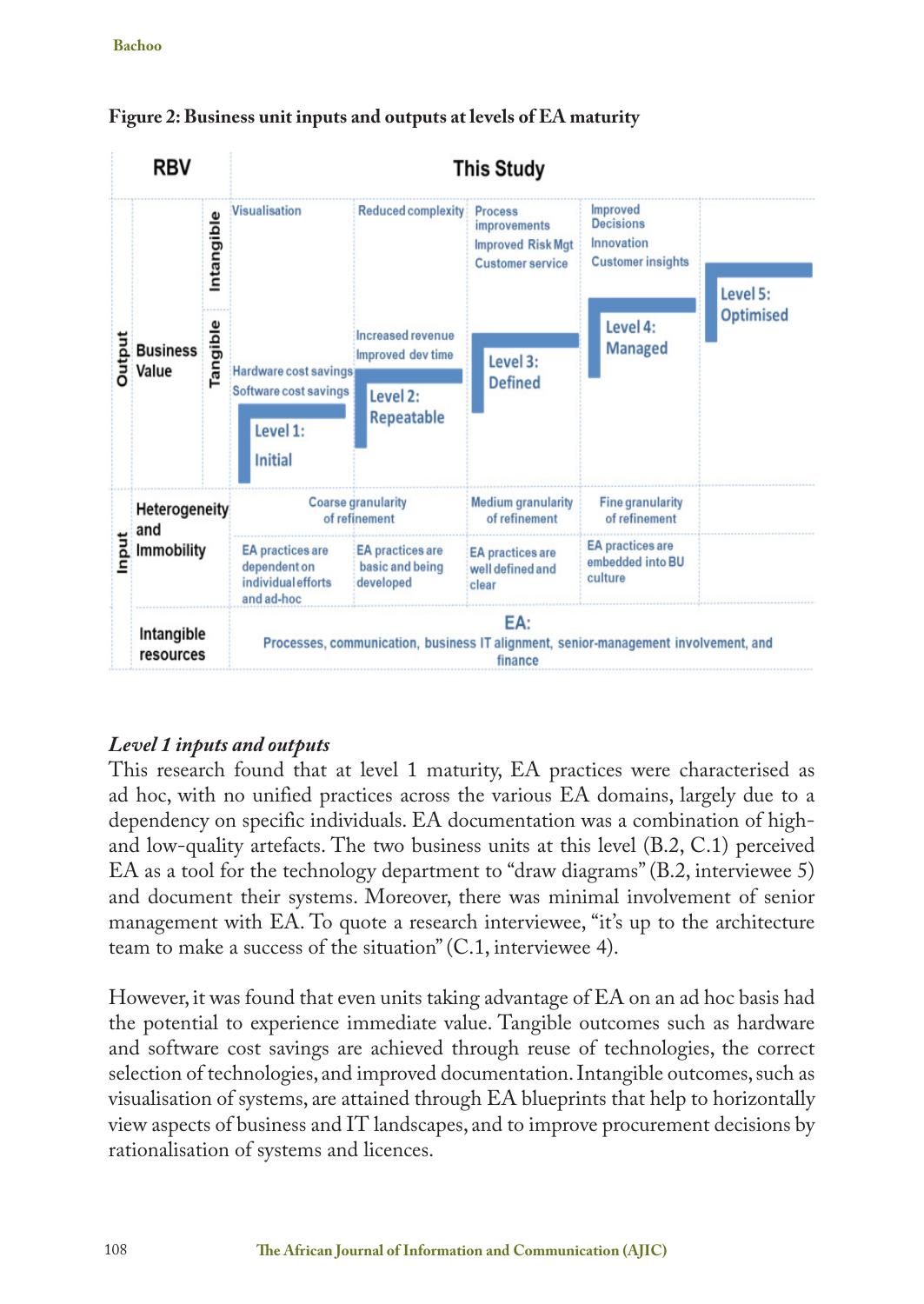A participant in one of the units at this EA maturity level stated that the unit reviewed its EA catalogue prior to large technology purchases. Previously, there had been three different reporting applications, two sales systems, and two bespoke customer relationship systems that performed similar functions within the bank. According to this participant, "we had a patchwork of independent systems […] architecture helped identify and eliminate these duplications […] this reduced IT spending across the group" (C.1, interviewee 4).

## *Level 2 inputs and outputs*

The largest number of business units—four (A.2, B.1, B.3, C.3) out of the nine studied—fell within maturity level 2. Participant interviews a notably reduced dependency on specific individuals in comparison to level 1. These business units had simple blueprints as well as standards and principles for their current EA states. However, no evidence was found of future or target state architectures. It was found there was alignment between the business and technology departments at this level of maturity, as the technologies were mapped to the business objectives. According to one interviewee:

[Our EA] is still fairly new, with a few holes missing, but still captures this department's structure in a formal design that supports our evolution and change […] it also ensures that our technical designs align to the bank's business strategic objectives. (A.2, interviewee 1)

However, business units at this level still perceived EA as a tool for the technology department, and EA still did not prominently feature within these business units' strategic agendas. There was found to be only selective involvement in EA by senior management, with varying degrees of commitment. According to one interviewee:

The management team [has] agreed to get more involved with the architectural process […]. We will see how this evolves as it was only recently agreed and there is still internal squabbling amongst them. However, they all realise that architecture plays a key role in aligning our systems to meet customer needs. (A.2, interviewee 3).

Improved development time, a tangible outcome experienced by business units at this level, was found to be achieved via an EA repository of reusable components containing standard interfaces that reduced integration complexity. Intangible outcomes such as reduced complexity were also attained. According to one interviewee:

Complexities began to emerge as the technologies began to overlap each other […]. We faced the problem of buying new technologies without decommissioning legacy systems […]. We eventually ended up with a tangle of overlapping new and old systems that no one really understands,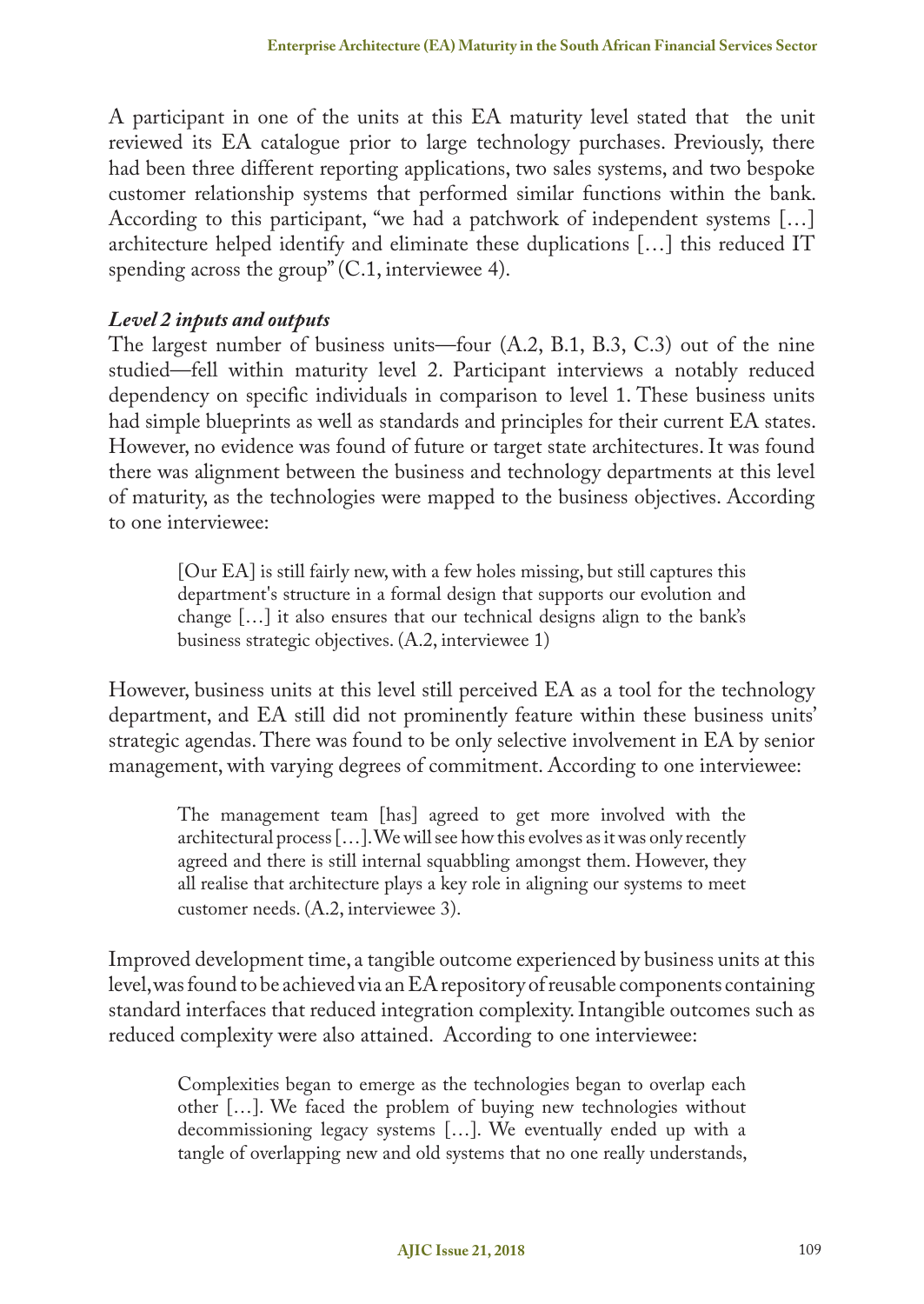and costs us money. Our architecture endeavours have played a role in reducing and managing the complexity chaos for us. (C.3, interviewee 3)

#### *Level 3 inputs and outputs*

The EA practices were found to be more structured within business units from level 3 onwards. The business units at this level (A3, C2) had simple EA practices in place that were well-accepted and communicated to the teams. They used EA processes to measure and share outcomes of projects with the staff. These outcomes were further used in post-implementation reviews and staff performance reviews. EA documentation at this level was comprehensive and, importantly, contained future target environments for the unit.

Business units at this level were found to be incorporating their EA practices into strategic planning, by creating a link between EA and key projects. According to one interviewee, "the architecture practices are entrenched into the project prioritisation forums, [and] can't be treated as a separate function" (C.2, interviewee 1). This linkage was found to be essentially forcing formal engagement between the unit's IT and business departments.

The C.2 business unit was found to be utilising financial metrics such as return on investment, net present value, and cost-benefit analysis; customer metrics such as customer satisfaction surveys, call-centre-holding time, and problem-resolution time; process metrics such as measuring task times; and compliance metrics such as compliance frameworks. A C.2 interviewee stated: "I see our architecture as the plumbing of the business […]. It details the inputs, tools, and outputs" (C.2, interviewee 1). It was found at this level that EA aided business units with process improvements by helping them to visualise and understand complex interconnections between processes that were confusing or conflicting.

Another intangible form of value found at this level was improved risk management. The business units at this level cited the stringent legislative regulations within the sector, as well as frequent amendments to these regulations, and said that EA was found to create value by addressing various risk regulations in a holistic manner across departments in a unit. Improved customer service was another intangible outcome that started to become prominent at this level. The units studied at this level found EA beneficial in mapping their customers' journey across individual departments, with EA helping to facilitate collaboration via sharing customer experiences and identifying service problems that emerged at the handoff points between the departmental silos.

#### *Level 4 inputs and outputs*

The one business unit  $(A.1)$  at maturity level 4 viewed EA as a practice that involved applying a set of tools and techniques to solve business problems. EA was entrenched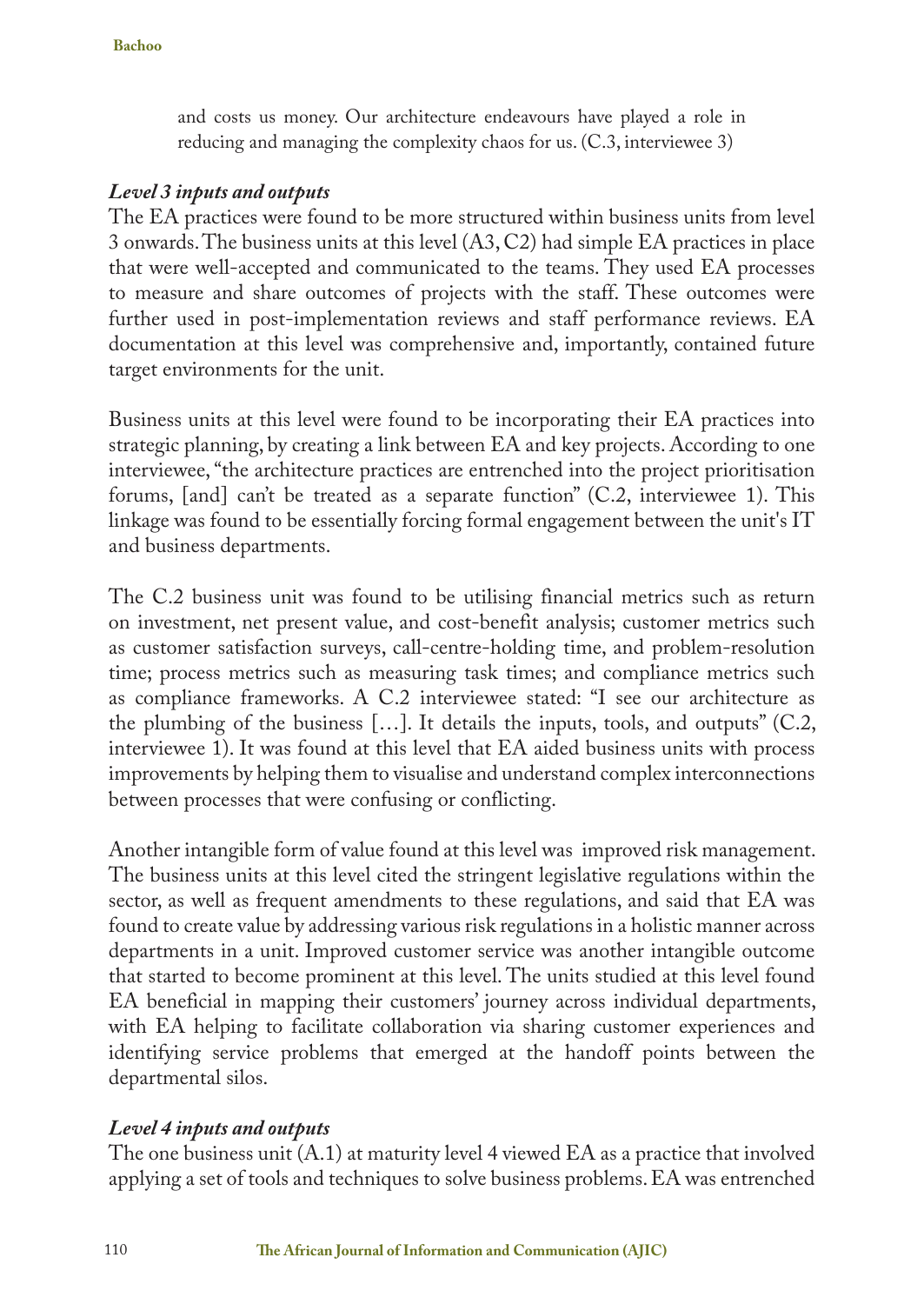into the business decision-making process. To quote one interviewee, "EA [is] integrated into our strategy and core business activities" (A.1, interviewee 4).

This business unit was using metrics such as Delphi techniques, frequency analysis, and percentages of reuse of common designs, which specifically measured aspects of EA. (However, one of the unit's challenges was the inconsistent use of these measures.)

This unit kept its EA documentation updated by reflecting the latest architectures in their production environments. Senior management was actively involved with EA reviews and enhancements. To quote another interviewee, "Manco [the management committee] are part of the architecture review board" (A.1, interviewee 1).

Blueprints and diagrams generated from EA assisted the business unit to visualise and identify patterns in data that subsequently helped it make better decisions. EA enabled innovation by assisting with the rapid implementation of new ideas, and it assisted the unit to understand the potential impact of changes brought about by innovations. A key intangible outcome was found to be enhanced customer insights. According to one interviewee:

a few years ago, a customer walked into a branch and took out a personal loan [and] we did a credit check, and the transaction was simply processed [...]. These days, it goes beyond that transaction [...]. We look at things such as Tweets and Facebook comments to check for any cross-sale opportunities [...]. The key is offering the right product at the right place and at the right time, tailored for that specific customer (A.1, interviewee 3).

EA was enabling the business unit to create tailored offerings of products that directly targeted customer-specific needs. EA structures were further helping the unit to gain insights by connecting disparate data silos to create a single, integrated view of a customer.

## **6. Summary and conclusion**

The literature survey for this study established that business value in the form of *reduced system complexity* is attainable from EA (Lapalme et al., 2016; Rouhani, Mahrin, Nikpay, & Nikfard, 2013). This study found that reduced system complexity was only achievable for organisations operating from EA maturity level 2 onwards.

The literature review also established that business value in the form of *improved system integration and standardisation* is attainable from EA (Boh & Yellin, 2007; Venkatesh et al., 2007). The findings of this study concur with the literature, establishing that this form of value was attainable for the business units from level 2 maturities onwards.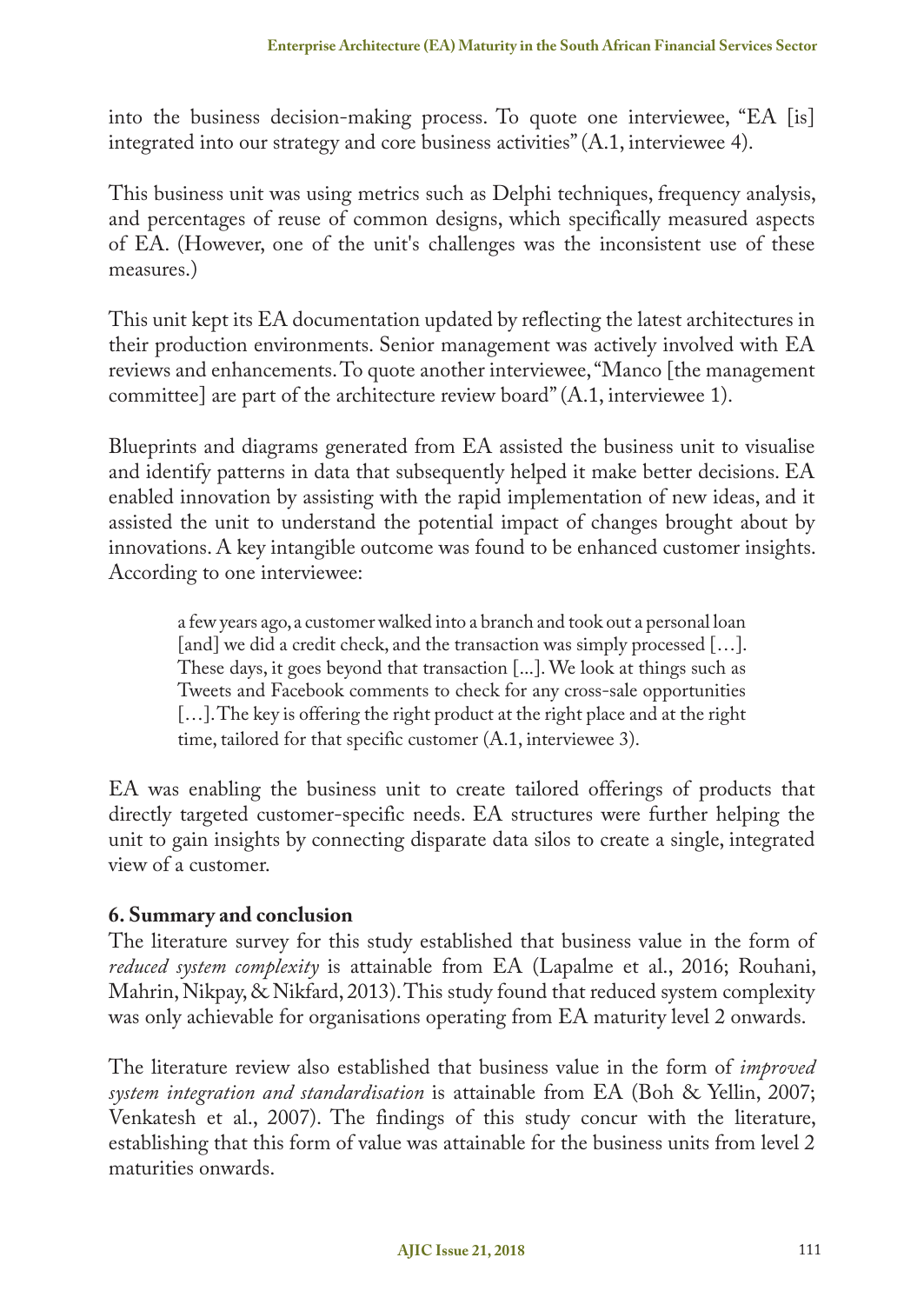It was also established via the literature review that *efficient IT management,* leading to reduced solution delivery time and development costs, is a form of value generated by EA (Bernard, 2012; Kappelman, McLean, Johnson, & Torres, 2016). The findings of this study concur with the literature, finding that this forms of value was attainable across the units, even at level 1 maturity.

The literature review also established that some works position *business-IT alignment* as achievable from EA (Bricknall et al., 2006; Pereira & Sousa, 2005). This study findings of this study place more emphasis on business-IT alignment as a source of value, rather than as an outcome, through connecting business and technology components through common threads (see Harrison, 2013; Kurniawan & Suhardi, 2013).

We also saw that it is argued in some of the literature that EA creates *long-term value but minimal short-term value* (Bricknall et al., 2006; Van Der Raadt & Van Vliet, 2009). And the RBV theoretical framework used for this study argues that tangible resources are a source of short-term value, and intangible resources are a source of a long-term value (Barney, 1991). This study identified both tangible and intangible forms of value obtainable from EA, implying that EA is a source of both short-term and long term-value.

Key specific findings were as follows:

*Champions*: EA champions were found to be influential in helping business units move up the maturity curve. These champions were found to be collaborating with business stakeholders and positioning EA as a joint business-IT venture.

*Standardised technologies:* Business units across level 1 and 2 maturities had large, diversified portfolios of programming languages, technology infrastructure, and toolsets. This was in contrast to business units at levels 3 and 4, which had implemented standard programming languages and consistent technology infrastructure stacks across a variety of applications. They were using standardised, off-the-shelf packaged technologies within minimal or no customisation. This use of standardised technologies prevented future interface complexity.

**Skills:** The availability of skilled resources was found to be a major challenge to EA success. Furthermore, business units at lower levels of maturity did not recognise and fully acknowledge EA as a formal career. Conversely, business units at levels 3 and 4 had acknowledged this career path, and had built strong internal skills by sponsoring and encouraging EA training, had recognised EA as a professional career path with formal roles and responsibilities, and had positioned architects at high levels of seniority with substantial decision-making power.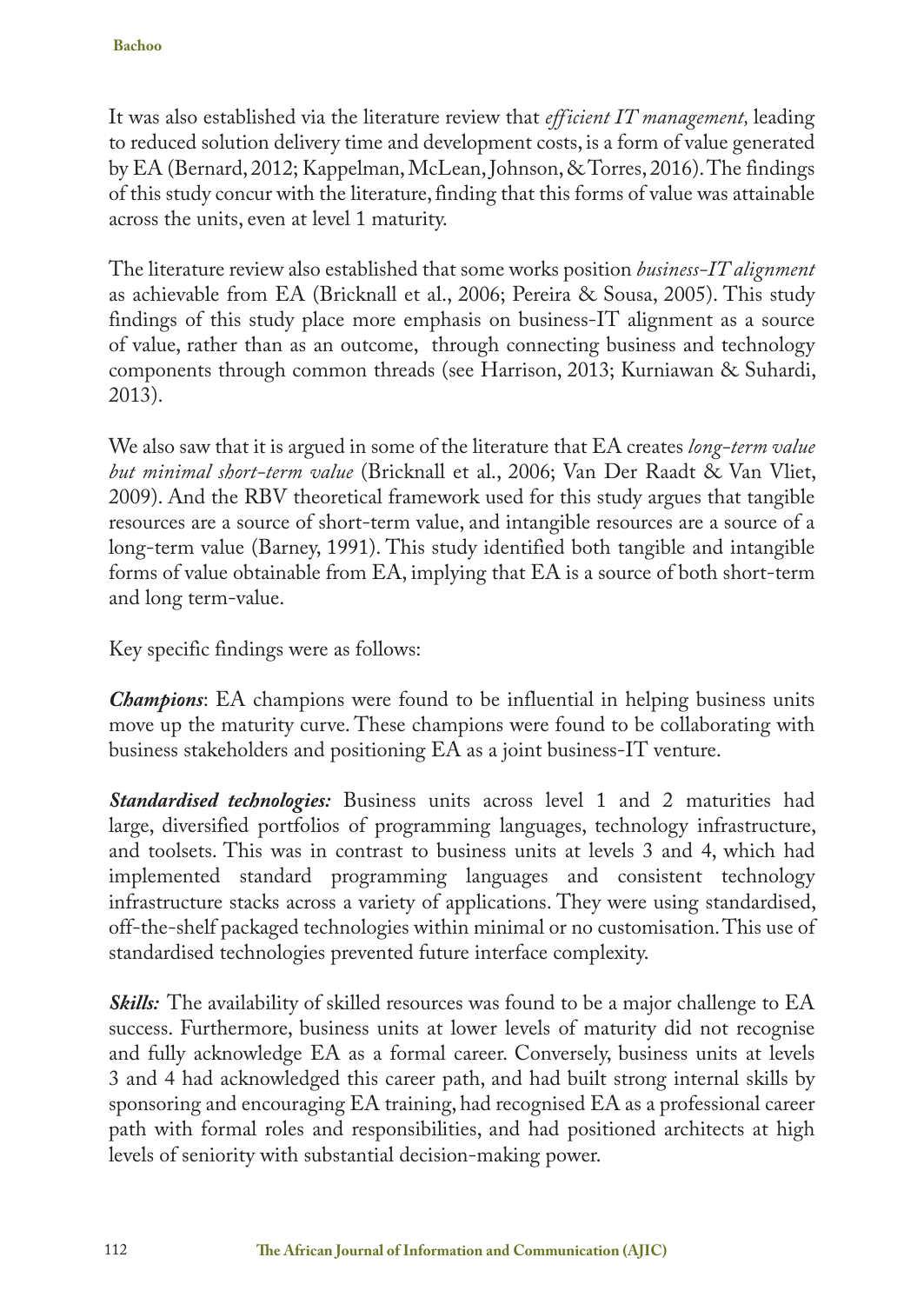*EA as a practice:* The business units at lower maturity levels perceived EA as a blueprint, and as primarily a set of technology decisions. In contrast, the business unit at level 4 maturity viewed EA as a practice, involving application of a set of tools and techniques to solve business problems. Furthermore, this business unit at level 4 had structured EA to target critical business projects, ensuring that EA remained visible and relevant to the business unit through its association with the benefits created by the critical projects. This is a lesson for lower-maturity-level business units wanting to gain momentum in their EA efforts.

*Metrics:* The study found that business units from maturity levels 1 to 3 utilised financial metrics, customer metrics, process metrics, and compliance metrics. The differentiator at level 4 was the use of statistical metrics specifically designed to measure EA. The level 4 business unit used Delphi techniques to enhance EA decision-making, and frequency analysis to determine patterns for EA improvement.

*Customer insights:* Customer insights were found to be a sought-after type of value identified by the business units studied. All the business units aspired to achieve this form of value, as it would allow them to understand customer behaviour and subsequently create personalised sales and service offerings. However, it was found that only the unit at level 4 maturity had consolidated its individual databases from the various systems into a single integrated data warehouse providing the ability to search for patterns and proactively present offers to customers based on their behaviours. This architecture contrasted with business units at lower levels of maturity that had different databases for each function. Business units at lower EA maturity levels were experiencing many missed opportunities due to not having a single consolidated view of customer behaviour.

*Ref inement of EA granularity:* This study found a refinement in the granularity of EA as business units moved up the maturity curve. Business units across levels 1 and 2 maturities applied EA at a coarse granularity of refinement, with a focus on defining EA domain objectives and goals. At level 3 maturity, a medium granularity of refinement emerged. At this level, in addition to defining the domain objectives and goals, the units defined the ways in which the objectives were achieved, and specified the application software, particular technologies, and data types and views. The business unit with level 4 maturity defined EA at an even finer granularity of refinement, containing details such as where the physical implementation was taking place and the roles of stakeholders performing the tasks.

In conclusion, this study's findings concur with the argument made 15 years ago by Carr (2003) in the controversial, but still relevant, article entitled "IT Doesn't Matter", which suggested that the only way to get value from IT is to build it into the business. Although EA is not the panacea or "silver bullet" (Brooks, 1987, p. 10) to all issues associated with achieving value, it is definitely a vital piece to the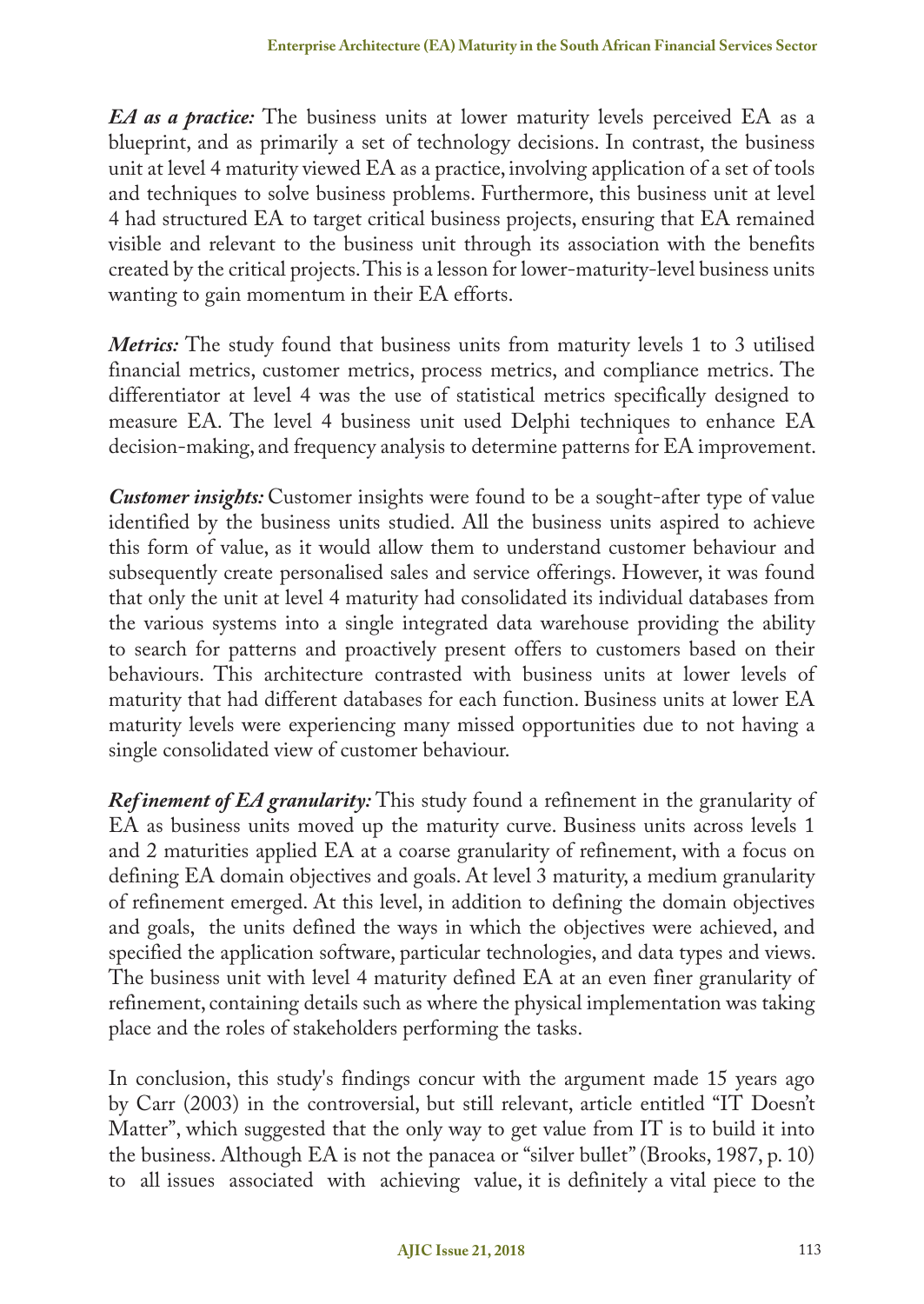puzzle. A core finding presented in existing literature is that organisations that adopt EA obtain value, even on an ad hoc basis (Ross et al., 2006; Tamm et al., 2015). This study has sought to add nuance to that finding, by looking at how EA capabilities evolve at different levels of maturity, and at the types of short-term and long-term value attainable.

#### **References**

- Alwadain, A., Fielt, E. B., Korthaus, A. C., & Rosemann, M. (2014). A critical realist perspective of enterprise architecture evolution: Conditioning and outcomes. *Australasian Journal of Information Systems*, *18*(3), 213–226. https://doi.org/10.3127/ajis.v18i3.1102
- Amit, R., & Schoemaker, P. J. H. (1993). Strategic assets and organizational rent. *Strategic Management Journal*, *14*(1), 33–46. https://doi.org/10.1002/smj.4250140105
- Anderson, B. S., & Eshima, Y. (2013). The influence of firm age and intangible resources on the relationship between entrepreneurial orientation and firm growth among Japanese SMEs. *Journal of Business Venturing*, *28*(3), 413–429. https://doi.org/10.1016/j.jbusvent.2011.10.001
- Barney, J. (1991). Firm resources and sustained competitive advantage. *Journal of Management*, *17*(1), 99–120. https://doi.org/10.1177/014920639101700108
- Barreto, I. (2009). Dynamic capabilities: A review of past research and an agenda for the future. *Journal of Management*, *36*(1), 256–280. https://doi.org/10.1177/0149206309350776
- Baskerville, R. L., & Myers, M. D. (2015). Design ethnography in information systems. *Information Systems Journal*, *25*(1), 23–46. https://doi.org/10.1111/isj.12055
- Bernard, S. (2012). *An introduction to enterprise architecture*, 3rd ed. Bloomington, IN: AuthorHouse.
- Bhaskar, R. (2015). *A realist theory of science*. London: Routledge. https://doi.org/10.4324/9780203090732
- Bisman, J. (2010). Postpositivism and accounting research: A (personal) primer on critical realism. *Australasian Accounting Business & Finance Journal*, *4*(4), 3–25.
- Boh, W. F., & Yellin, D. (2007). Using enterprise architecture standards in managing information technology. *Journal of Management Information Systems*, *23*(3), 163–207. https://doi.org/10.2753/mis0742-1222230307
- Bowman, C., & Ambrosini, V. (2010). How value is created, captured and destroyed. *European Business Review*, *22*(5), 479–495. https://doi.org/10.1108/09555341011068903
- Bradley, R. V., Pratt, R. M. E., Byrd, T. A., Outlay, C. N., & Wynn, D. E. (2012). Enterprise architecture, IT effectiveness and the mediating role of IT alignment in US hospitals. *Information Systems Journal*, *22*(2), 97–127. https://doi.org/10.1111/j.1365-2575.2011.00379.x
- Braun, V., & Clarke, V. (2006). Using thematic analysis in psychology. *Qualitative Research in Psychology*, *3*(2), 77–101. https://doi.org/10.1191/1478088706qp063oa
- Bricknall, R., Darrell, G., & Nilsson, H. (2006). Enterprise architecture: Critical factors affecting modelling and management. In ECIS (Ed.), *14th European Conference of Information Systems (ECIS 2006)* (pp. 1–13).
- Brooks, F. (1987). No silver bullet: Essence and accidents of software engineering. *Computer*, *20*(4), 10–19. https://doi.org/10.1109/mc.1987.1663532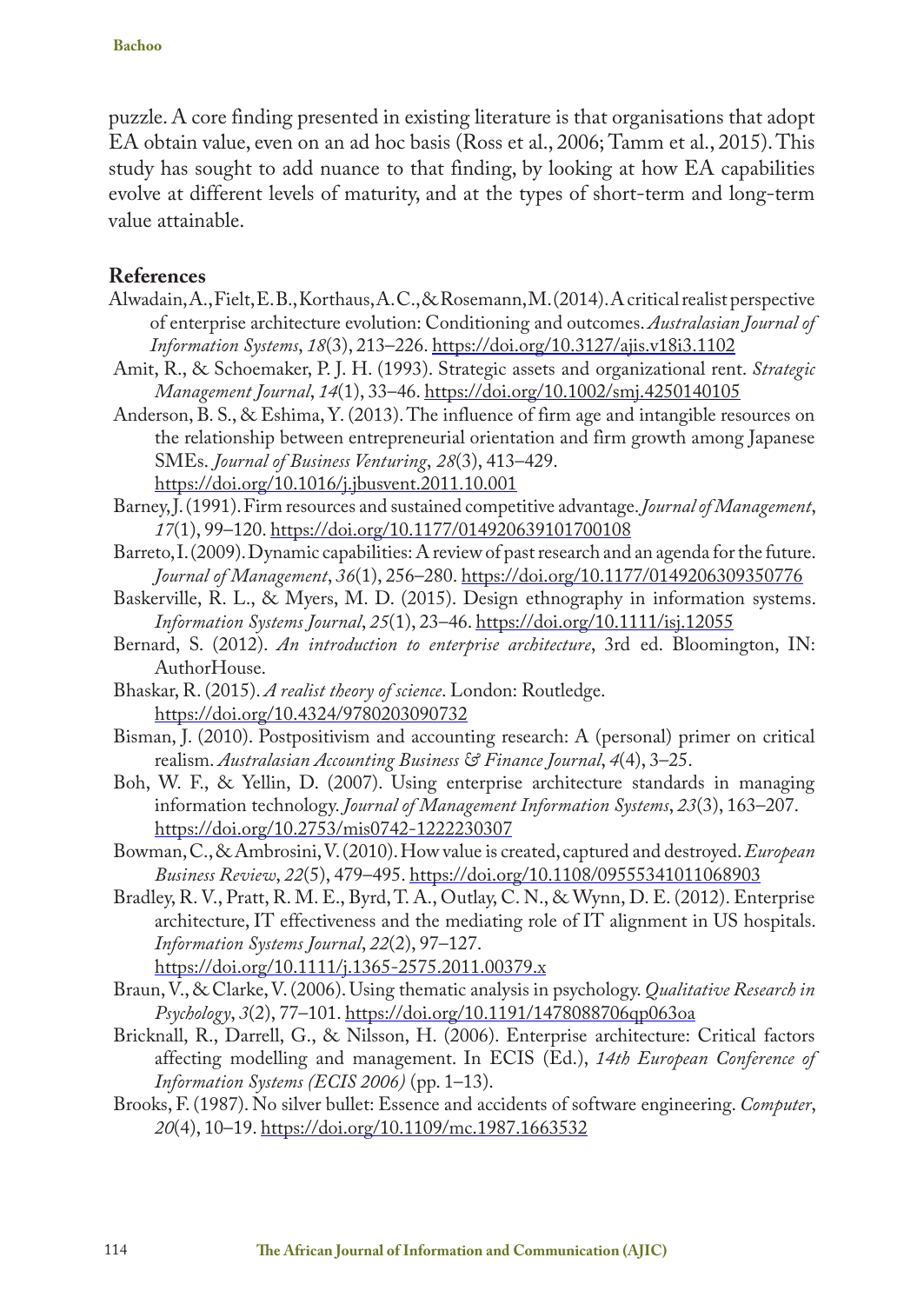- Bui, Q. N. (2012). Making connections: A typological theory on enterprise architecture features and organizational outcomes. In AMCIS (Ed.), *Eighteenth Americas Conference on Information Systems* (pp. 1–9).
- Cardwell, G. (2008). The influence of enterprise architecture and process hierarchies on company success. *Total Quality Management & Business Excellence*, *19*(1–2), 47–55. https://doi.org/10.1080/14783360701601959
- Chesbrough, H. W. (2012). Open innovation: Where we've been and where we're going. *Research-Technology Management*, *55*(August), 20–27. https://doi.org/10.5437/08956308x5504085
- Collis, J., & Hussey, R. (2013). Business Research. *Nature*, *142*, 410–411. https://doi.org/10.1038/142410a0
- Connor, T. (2002). The resource-based view of strategy and its value to practising managers. *Strategic Change: Briefings in Entrepreneurial Finance*, *11*(6), 307–316. https://doi.org/10.1002/jsc.593
- Cronk, M. C., & Fitzgerald, E. P. (1999). Understanding "IS business value": Derivation of dimensions. *Logistics Information Management*, *12*(1/2), 40–49. https://doi.org/10.1108/09576059910256240
- Crosby, P. B. (1979). *Quality is free: The art of making quality certain*. New York: New American Library.
- De Carvalho, J. V., Rocha, Á., & Abreu, A. (2016). Maturity models of healthcare information systems and technologies: A literature review. *Journal of Medical Systems*, *40*(6), 1–10. https://doi.org/10.1007/s10916-016-0486-5
- De Carvalho, J. V., Rocha, Á., & De Vasconcelos, J. B. (2016). Maturity models for hospital information systems management: Are they mature? *Innovation in Medicine and Healthcare, 2015*, 541–552. https://doi.org/10.1007/978-3-319-23024-5\_49
- Denzin, N. K., & Lincoln, Y. S. (Eds.). (2011). *The SAGE handbook of qualitative research*. Thousand Oaks, CA: Sage. https://doi.org/10.1108/13522750910948815
- DeVellis, R. F. (2003). *Scale development: Theory and applications.* 2nd ed. Thousand Oaks, CA: Sage.
- Douma, S. W., & Schreuder, H. (2013). *Economic approaches to organizations*. New York: Prentice Hall.
- Dutta, S., Narasimhan, O.M., & Rajiv, S. (2005). Conceptualizing and measuring capabilities: Methodology and empirical application. *Strategic Management Journal*, *26*(3), 277–285. https://doi.org/10.1002/smj.442
- Dyer, J. H., Singh, H., & Hesterly, W. S. (2018). The relational view revisited: A dynamic perspective on value creation and value capture. *Strategic Management Journal, 39*(12), 3140-3162. https://doi.org/10.1002/smj.2785
- Easterby-Smith, M., Lyles, M. A., & Peteraf, M. A. (2009). Dynamic capabilities: Current debates and future directions. *British Journal of Management*, *20*(SUPP. 1), S1–S8. https://doi.org/10.1111/j.1467-8551.2008.00609.x
- Emery, D., & Hilliard, R. (2009). Every architecture description needs a framework: Expressing architecture frameworks using ISO/IEC 42010. In WICSA/ECSA (Ed.), *2009 Joint Working IEEE/IFIP Conference on Software Architecture and European Conference on Software Architecture* (pp. 31–40). https://doi.org/10.1109/wicsa.2009.5290789
- Fendt, J. (2013). CEOs and popular management concepts: Innovation heuristics, boundary capability and effectuation. *Academy of Management Proceedings*, *2013*(1). https://doi.org/10.5465/ambpp.2013.260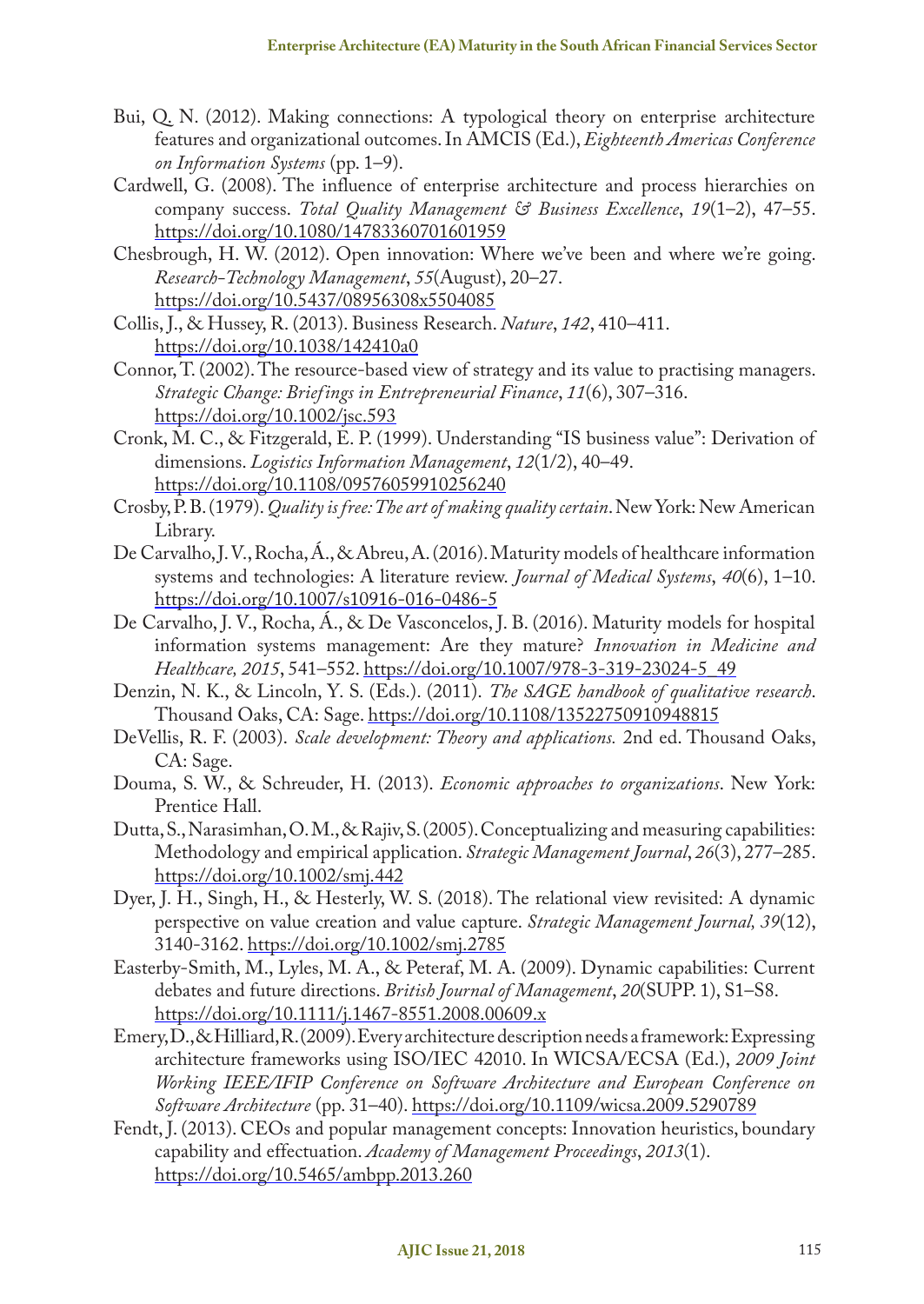#### **Bachoo**

- Fosu, S. (2013). Banking competition in Africa: Subregional comparative studies. *Emerging Markets Review*, *15*, 233–254. https://doi.org/10.1016/j.ememar.2013.02.001
- Harrison, R. (2013). *TOGAF 9 foundation study guide*. Berkshire, UK: The Open Group.
- Kaisler, S. H., & Armour, F. (2017). 15 years of enterprise architecting at HICSS: Revisiting the critical problems. In HICSS (Ed.), *Proceedings of the 50th Hawaii International Conference on System Sciences* (pp. 4807–4816). https://doi.org/10.24251/hicss.2017.585
- Kappelman, L. A. (2010). *The SIM guide to enterprise architecture*. Boca Raton, FL: CRC Press. https://doi.org/10.1201/9781439811146
- Kappelman, L. A., McLean, E., Johnson, V., & Torres, R. (2016). The 2015 SIM IT issues and trends study. *MIS Quarterly Executive*, *15*(1), 55–83.
- Keyes-Pearce, S. V. (2005). *IT value management in leading firms: The fit between theory and practice*. Doctoral dissertation, University of Sydney.
- Khaiata, M., & Zualkernan, I. A. (2009). A simple instrument to measure IT-business alignment maturity. *Information Systems Management*, *26*(2), 138–152. https://doi.org/10.1080/10580530902797524
- Kurniawan, N. B., & Suhardi. (2013). Enterprise architecture design for ensuring strategic business IT alignment (integrating SAMM with TOGAF 9.1). In IEEE (Ed.), *Proceedings of the 2013 Joint International Conference on Rural Information and Communication Technology and Electric-Vehicle Technology, rICT and ICeV-T*. https://doi.org/10.1109/rict-icevt.2013.6741505
- Lankhorst, M. (2013). Enterprise architecture at work: Modelling, communication and analysis. In J. L. G. Dietz, E. Proper, & J. Tribolet (Eds.), *The enterprise engineering series, Vol. 27.* Berlin: Springer. https://doi.org/10.1007/978-3-642-29651-2
- Lapalme, J., Gerber, A., Van Der Merwe, A., Zachman, J., Vries, M. De, & Hinkelmann, K. (2016). Exploring the future of enterprise architecture: A Zachman perspective. *Computers in Industry*, *79*, 103–113. https://doi.org/10.1016/j.compind.2015.06.010
- López, S. V. (2005). Competitive advantage and strategy formulation: The key role of dynamic capabilities. *Management Decision*, *43*, 661–669. https://doi.org/10.1108/00251740510597699
- Ludwig, G., & Pemberton, J. (2011). A managerial perspective of dynamic capabilities in emerging markets: The case of the Russian steel industry. *Journal for East European Management Studies*, *16*(3), 215–236. https://doi.org/10.5771/0949-6181-2011-3-215
- Luiz, J. M., & Charalambous, H. (2009). Factors influencing foreign direct investment of South African financial services firms in Sub-Saharan Africa. *International Business Review*, *18*(3), 305–317. https://doi.org/10.1016/j.ibusrev.2009.02.008
- Lumor, T., Chew, E., & Gill, A. Q. (2016). Exploring the role of enterprise architecture in IS-enabled Ot: An EA principles perspective. In IEEE (Ed.), *Enterprise Distributed Object Computing Workshop (EDOCW)* (pp. 1 –6). https://doi.org/10.1109/edocw.2016.7584360
- Madhani, P. M. (2009). Resource based view (RBV) of competitive advantages: Importance, issues and implications. *Indian Management Research Journal*, *1*(2), 1-15.
- Miles, M. B., Huberman, A. M., & Saldana, J. (2014). *Qualitative data analysis: A methods sourcebook.* Thousand Oaks, CA: Sag*e*. https://doi.org/10.2307/1163741
- Nolan, R. L. (1979). Managing the crises in data processing. *Harvard Business Review*, *57*(March), 115–127.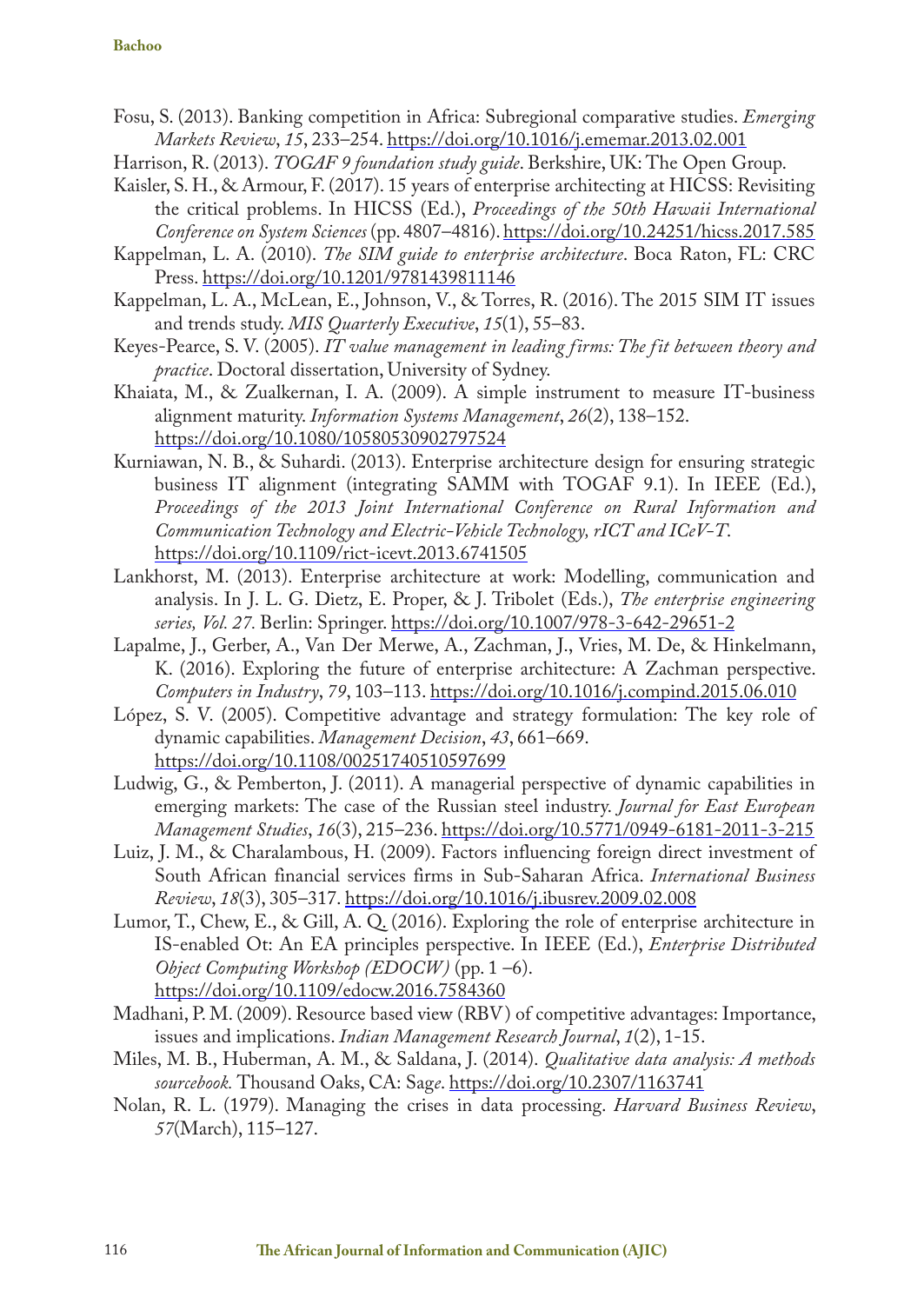- Panetto, H., Zdravkovic, M., Jardim-Goncalves, R., Romero, D., Cecil, J., & Mezgár, I. (2016). New perspectives for the future interoperable enterprise systems. *Computers in Industry*, *79*(C), 47–63. https://doi.org/10.1016/j.compind.2015.08.001
- Patas, J., Bartenschlager, J., & Goeken, M. (2012). Resource-based view in empirical it business value research--an evidence-based literature review. *2012 45th Hawaii International Conference on System Sciences*, 5062–5071. https://doi.org/10.1109/hicss.2012.503
- Paulk, M. C., Curtis, B., Chrissis, M. B., & Weber, C. V. (1993). Capability maturity model, version 1.1. *IEEE Software*, *10*(4), 18–27. https://doi.org/10.1109/52.219617
- Paulk, M. C., Curtis, B., Chrissis, M. B., & Weber, C. V. (2001). Capability maturity model for software. In R. H. Thayer (Ed.), *Software engineering project management* (2nd ed.) (pp. 48-59). Los Alamitos, CA: IEEE Computer Society Press.
- Pereira, C. M., & Sousa, P. (2005, March). Enterprise architecture: Business and IT alignment. In *Proceedings of the 2005 ACM Symposium on Applied Computing* (pp. 1344- 1345). https://doi.org/10.1145/1066677.1066980
- Prahalad, C. K., & Hamel, G. (1990). Strategic intent. *Harvard Business Review*, *67*(3), 63- 76.
- Priem, R. L., & Butler, J. E. (2001). Tautology in the resource-based view and the implications of externally determined resource value: Further comments. *Academy of Management Review, 26*(1), 57-66. https://doi.org/10.5465/amr.2001.4011946
- Ross, J. W., Weill, P., & Robertson, D. (2006). *Enterprise architecture as strategy: Creating a foundation for business execution*. Cambridge, MA: Harvard Business Press.
- Rothaermel, F. T. (2015). *Strategic management: Concepts and cases*. New York: McGraw-Hill Irwin.
- Rouhani, B. D., Mahrin, M. N., Nikpay, F., Ahmad, R. B., & Nikfard, P. (2015). A systematic literature review on enterprise architecture implementation methodologies. *Information and Software Technology*, *62*, 1–20. https://doi.org/10.1016/j.infsof.2015.01.012
- Rouhani, B. D., Mahrin, M. N., Nikpay, F., & Nikfard, P. (2013). A comparison enterprise architecture implementation methodologies. In IEEE (Ed.), *Proceedings - 2013 International Conference on Informatics and Creative Multimedia* (pp. 1–6). https://doi.org/10.1109/icicm.2013.9
- Saint-Germain, M. A. (2016). Pre-experimental designs for research. Retrieved from http:// web.csulb.edu/~msaintg/ppa696/696preex.htm#Cross-Sectional Design
- Santana, A., Fischbach, K., & Moura, H. (2016, January). Enterprise architecture analysis and network thinking: A literature review. In Hawaii International Conference on System Sciences (HICSS) (Ed.), *2016 49th Hawaii International Conference on System Sciences* (pp. 4566-4575). https://doi.org/10.1109/hicss.2016.567
- Saunders, M. L., Lewis, P., & Thornhill, A. (2016). *Research methods for business students*. London: Financial Times.
- Schekkerman, J. (2011). Enterprise Architecture Tool Selection Guide. *Institute for Enterprise Architecture Developments*. Trafford.
- Schöenherr M. (2009) Towards a common terminology in the discipline of enterprise architecture. In G. Feuerlicht, & W. Lamersdorf (Eds.), Service-oriented computing – ICSOC 2008 Workshops. ICSOC 2008. Lecture Notes in Computer Science, Vol. 5472. Berlin: Springer. https://doi.org/10.1007/978-3-642-01247-1\_40
- Seddon, P. B. (2014). Implications for strategic IS research of the resource-based theory of the firm: A reflection. *The Journal of Strategic Information Systems*, *23*(4), 257–269. https://doi.org/10.1016/j.jsis.2014.11.001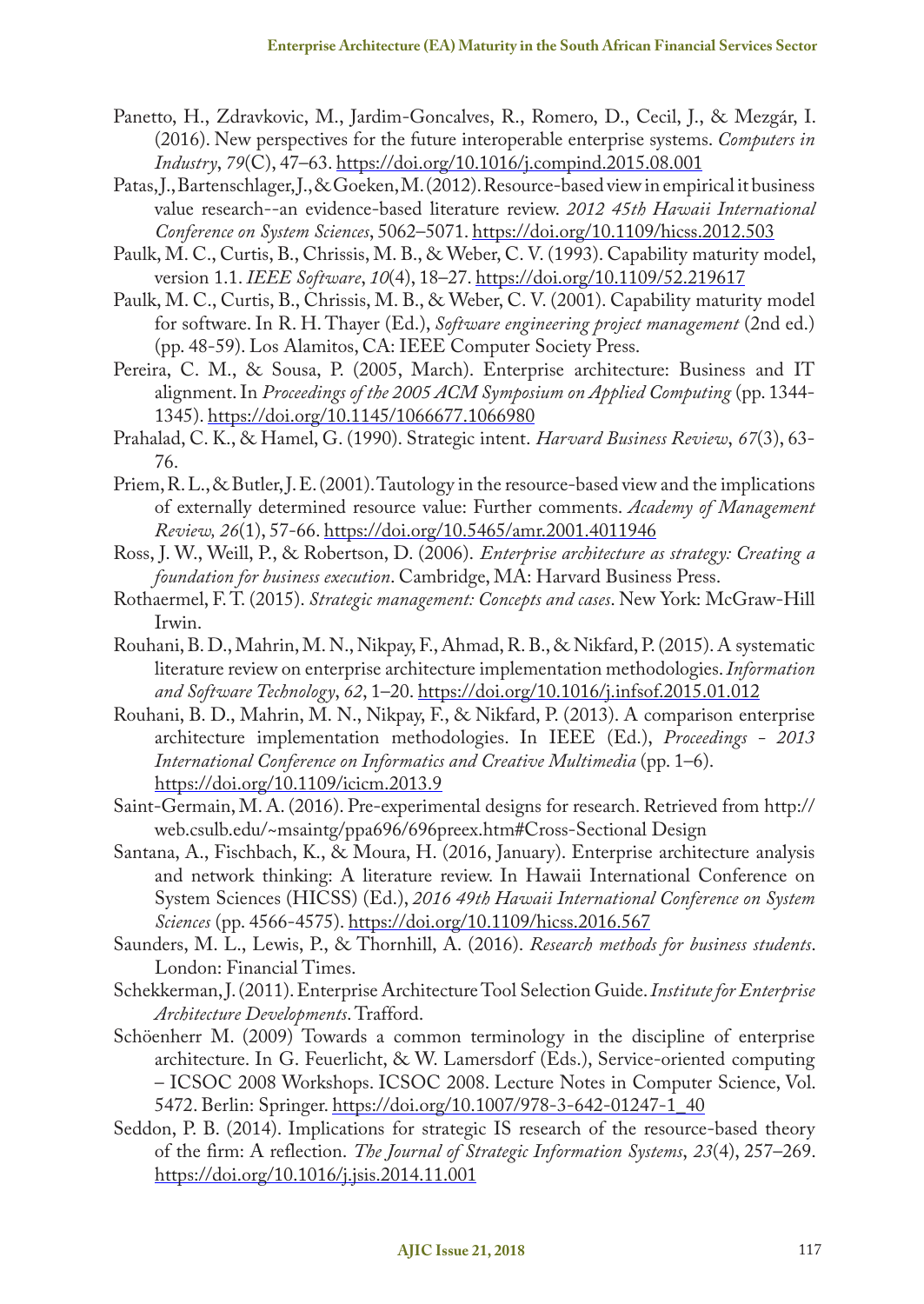Silverman, D. (2013). *Doing qualitative research: A practical handbook*. London: Sage.

- Stuht, T., & Speck, A. (2016). Bridging the gap between independent enterprise architecture domain models. In W. Abramowicz, R. Alt, & B. Franczyk (Eds.), *Business Information Systems (BIS 2016): Lecture Notes in Business Information Processing, Vol. 25*5 (pp. 277– 288). Cham, Switzerland: Springer. https://doi.org/10.1007/978-3-319-39426-8\_22
- Tamm, T., Reynolds, P., Seddon, P. B., Framption, K. M., & Shanks, G. (2015). How an Australian retailer enabled business transformation through enterprise architecture. *MIS Quarterly Executive*, *14*(4), 181–193.
- Teece, D. J., Pisano, G., & Shuen, A. (1997). Dynamic capabilities and strategic management. *Strategic Management Journal*, *18*(3), 509–533. https://doi.org/10.1002/(sici)1097-0266(199708)18:7<509::aid-smj882>3.0.co;2-z
- Terry, G., Hayfield, N., Clarke, V., & Braun, V. (2017). Thematic analysis. In C. Willig, & W. Stainton Rogers (Eds.), *The SAGE Handbook of Qualitative Research in Psychology*, 17–35. http://dx.doi.org/10.4135/9781526405555.n2
- Vallerand, J., Lapalme, J., & Moïse, A. (2017). Analysing enterprise architecture maturity models: A learning perspective. *Enterprise Information Systems*, *11*(6), 859–883. https://doi.org/10.1080/17517575.2015.1091951
- Van der Raadt, B., & Van Vliet, H. (2009). Assessing the efficiency of the enterprise architecture function. In *Working Conference on Practice-Driven Research on Enterprise Transformation* (pp. 63-83). Springer, Berlin, Heidelberg. https://doi.org/10.1007/978-3-642-01859-6\_5
- Van Steenbergen M., Schipper, J., Bos, R., & Brinkkemper, S. (2010). The dynamic architecture maturity matrix: Instrument analysis and refinement. In A. Dan, F. Gittler, & Toumani F. (Eds.), *ICSOC/ServiceWave 2009, Lecture Notes in Computer Science (LNCS)*, Volume 6275 (pp. 48–61). https://doi.org/10.1007/978-3-642-16132-2\_5
- Venkatesh, V., Bala, H., Venkatraman, S., & Bates, J. (2007). Enterprise architecture maturity: The story of the Veterans Health Administration. *MIS Quarterly Executive*, *6*(2), 79–90.
- Wade, M., & Hulland, J. (2004). The resource-based view and information systems research: Review, extension, and suggestions for future research. *MIS Quarterly*, *28*(1), 107–142. https://doi.org/10.2307/25148626
- Wang, X., & Zhao, Y. (2009, August). An enterprise architecture development method in Chinese manufacturing industry. In IEEE (Ed.), *2009 Ninth International Conference on Hybrid Intelligent Systems* (pp. 226-230), 12-14 August, Shenyang, China. https://doi.org/10.1109/his.2009.260
- Wernerfelt, B. (1984). A resource-based view of the firm. *Strategic Management Journal*, *5*, 171–180. https://doi.org/10.1002/smj.4250050207
- Williamson, O. E. (1999). Strategy research: Governance and competence perspectives. *Strategic Management Journal*, *20*(12), 1087–1108. https://doi.org/10.1002/(sici)1097-0266(199912)20:12<1087::aid-smj71>3.3.co;2-q
- Williamson, P. (2016). Building and leveraging dynamic capabilities: Insights from accelerated innovation in China. *Global Strategy Journal*, *6*(3), 197–210. https://doi.org/10.1002/gsj.1124
- Yin, R. K. (2013). *Case study research: Design and methods*. Thousand Oaks, CA: Sage.